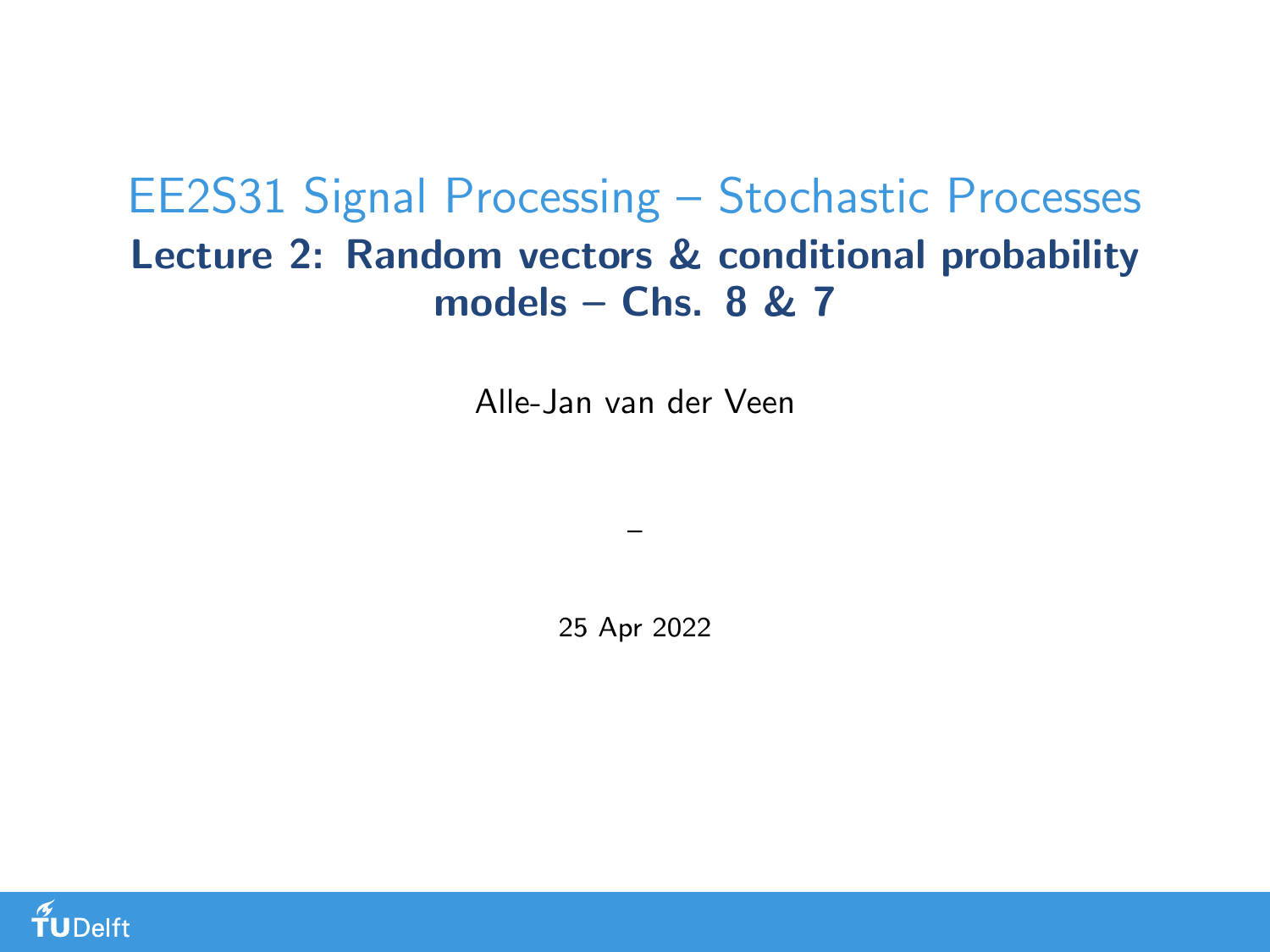# **Today**

- Extension of last week's multiple variables: random vectors
- Conditional probability models:
	- Conditioning a random variable by an event
	- Conditioning two random variables by an event
	- Conditioning by another random variable

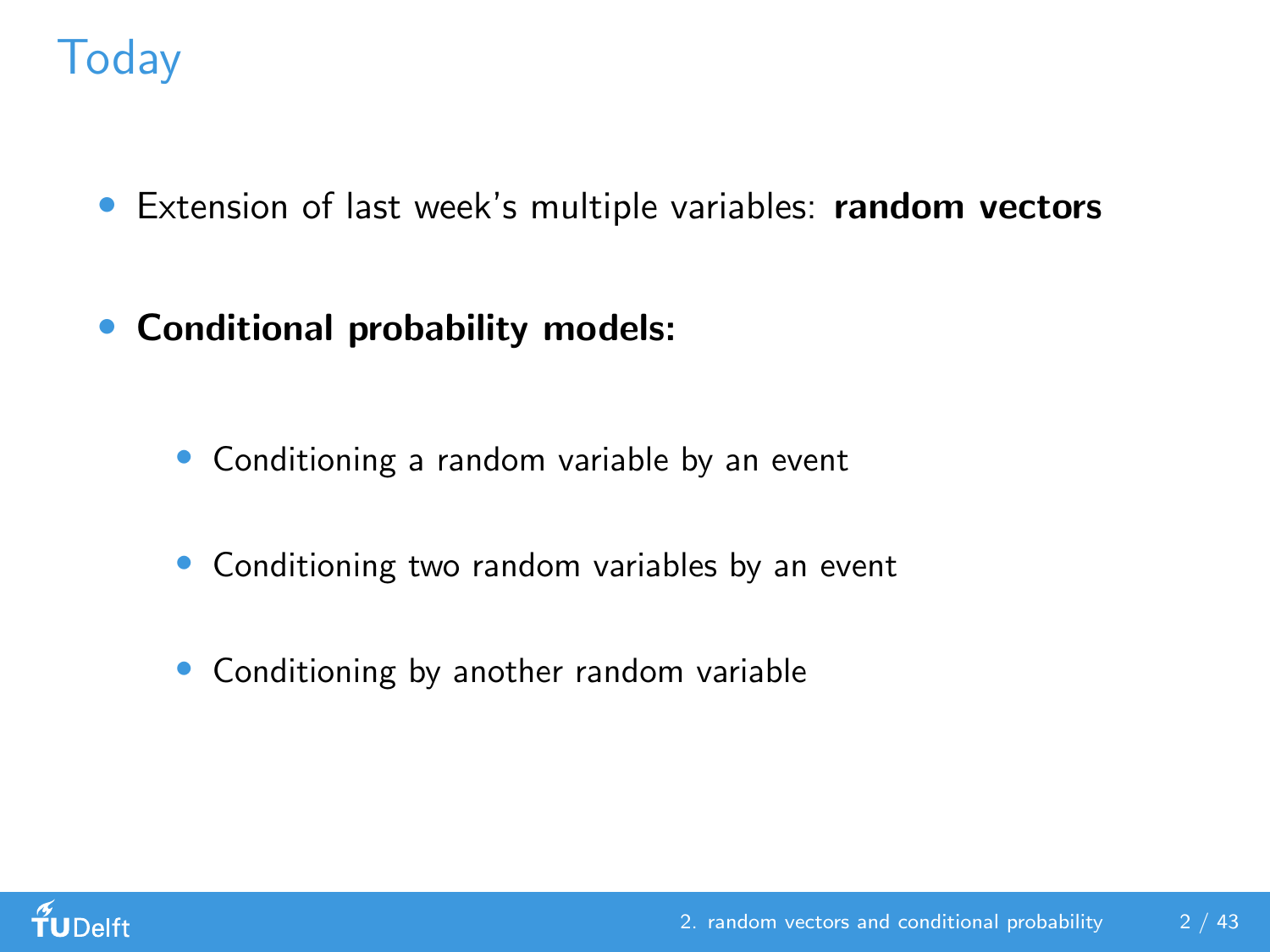# (Ch. 8) Random vectors

Why random vectors?

- More concise representations.
- Allows to use principles from linear algebra.

#### **Notation**

• A random vector is the column vector

$$
\boldsymbol{X} = \begin{bmatrix} X_1 \\ \vdots \\ X_N \end{bmatrix} = [X_1, \cdots, X_N]^T
$$

- Transpose operator:  $\cdot^{\mathcal{T}}$  or  $\cdot^{\prime}$
- $\bullet$  Sample (realization) of random vector:  $\textbf{\textit{x}} = \left[x_1, \cdots, x_N \right]^T$
- CDF of a random vector  $\boldsymbol{X}$ :  $F_{\boldsymbol{X}}(\boldsymbol{x}) = F_{X_1,\cdots,X_N}(x_1,\cdots,x_N)$
- PMF of a (discrete) random vector  $X$ :

 $P_{\bm{X}}(\bm{x}) = P_{X_1, \cdots, X_N}(x_1, \cdots, x_N)$ 

• PDF of a (continuous) random vector  $X$ :

$$
f_{\boldsymbol{X}}(\boldsymbol{x}) = f_{X_1,\cdots,X_N}(x_1,\cdots,x_N)
$$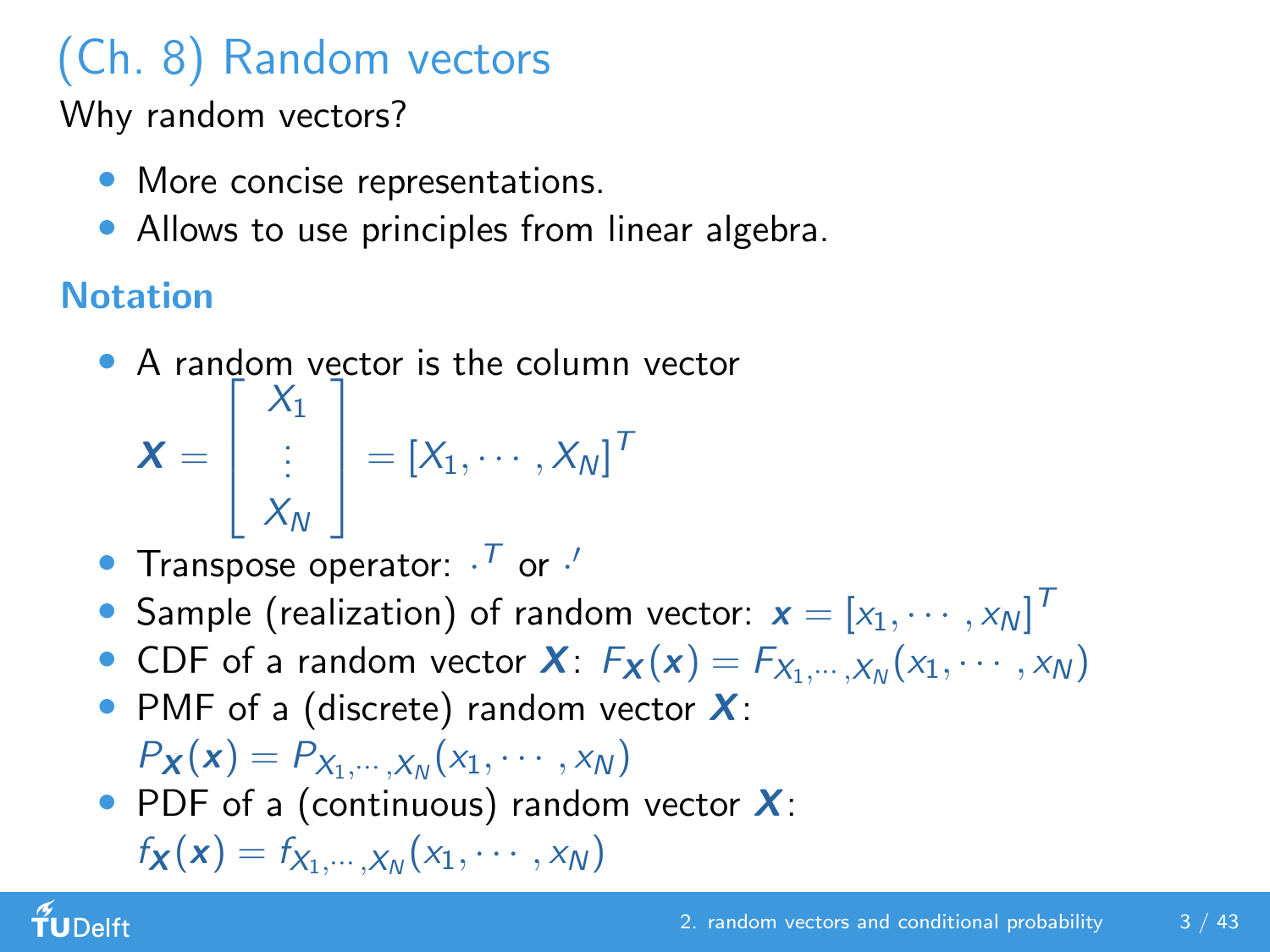Example

$$
f_{\mathbf{X}}(\mathbf{x}) = \begin{cases} 6e^{-\mathbf{a}^T\mathbf{x}} & \mathbf{x} \ge 0 \\ 0 & \text{otherwise} \end{cases} \quad \text{with} \quad \mathbf{a} = \begin{bmatrix} 1 & 2 & 3 \end{bmatrix}^T.
$$

What is the CDF  $F_X(x)$ ?

$$
f_{\mathbf{X}}(\mathbf{x}) = \begin{cases} 6e^{-\mathbf{a}^T\mathbf{x}} & \mathbf{x} \ge 0 \\ 0 & \text{otherwise} \end{cases} = \begin{cases} 6e^{-x_1 - 2x_2 - 3x_3} & x_i \ge 0 \forall i \\ 0 & \text{otherwise} \end{cases}
$$

$$
F_{\mathbf{X}}(\mathbf{x}) = \begin{cases} \int_0^{x_1} \int_0^{x_2} \int_0^{x_3} 6e^{-u_1 - 2u_2 - 3u_3} du_1 du_2 du_3 & x_i \ge 0 \ \forall i \\ 0 & \text{otherwise} \end{cases}
$$
  
= 
$$
\begin{cases} (1 - e^{-x_1})(1 - e^{-2x_2})(1 - e^{-3x_3}) & x_i \ge 0 \ \forall i \\ 0 & \text{otherwise} \end{cases}
$$

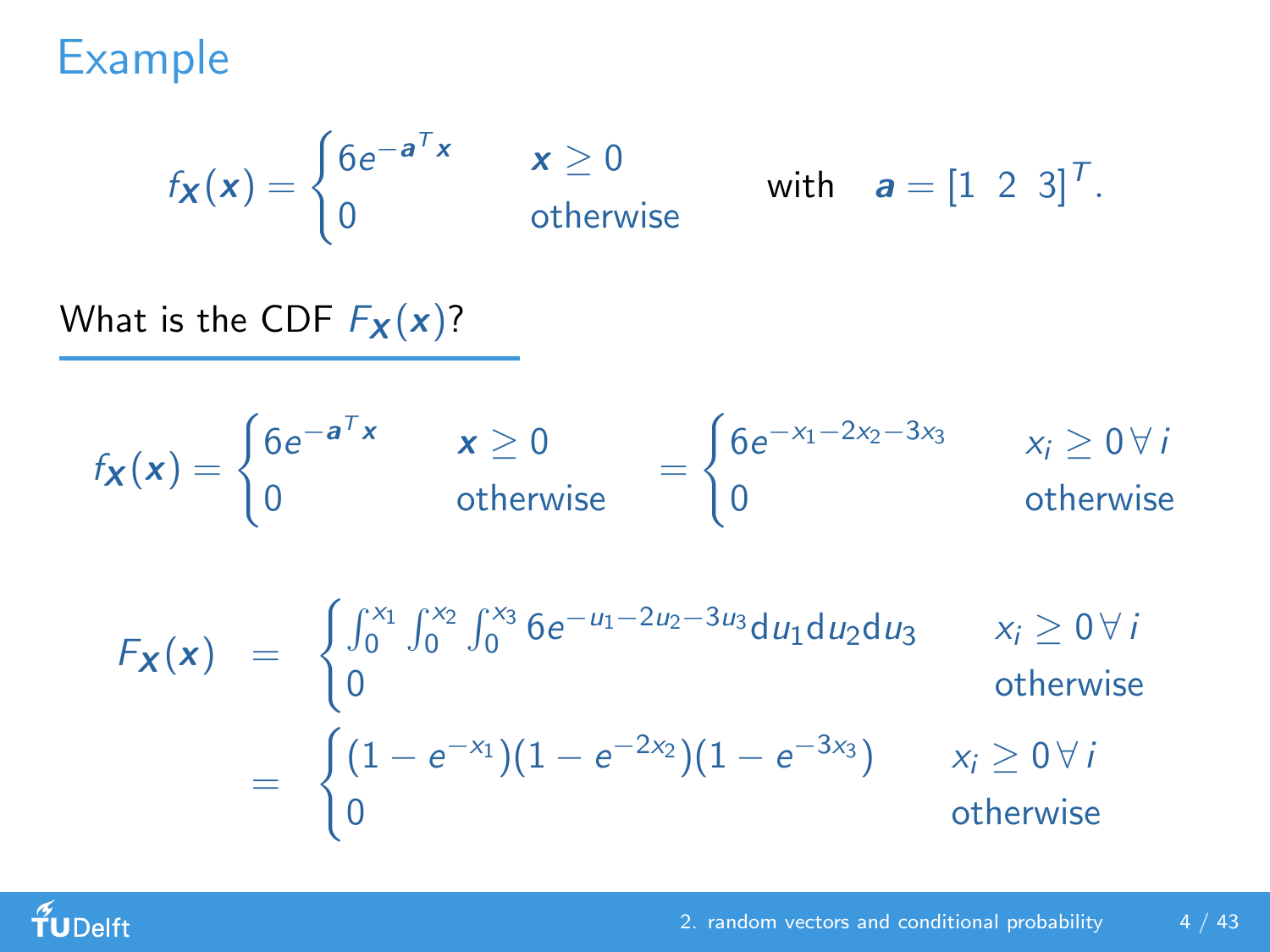# Pairs of random vectors

Joint CDF, PDF and PMF of two random vectors  $X$  and  $Y$ :

• CDF of random vectors X and Y:

 $F_{\bm{X},\bm{Y}}(\bm{x},\bm{y}) = F_{X_1,\cdots,X_N,Y_1,\cdots,Y_N}(x_1,\cdots,x_N,y_1,\cdots,y_N)$ 

• PMF of (discrete) random vectors  $X$  and  $Y$ :

 $P_{\bm{X},\bm{Y}}(\bm{x},\bm{y}) = P_{X_1,\cdots,X_N,Y_1,\cdots,Y_N}(x_1,\cdots,x_N,y_1,\cdots,y_N)$ 

• PDF of (continuous) random vectors  $X$  and  $Y$ :

 $f_{\mathbf{X},\mathbf{Y}}(\mathbf{x},\mathbf{y})=f_{X_1,\cdots,X_N,Y_1,\cdots,Y_N}(x_1,\cdots,x_N,y_1,\cdots,y_N)$ 

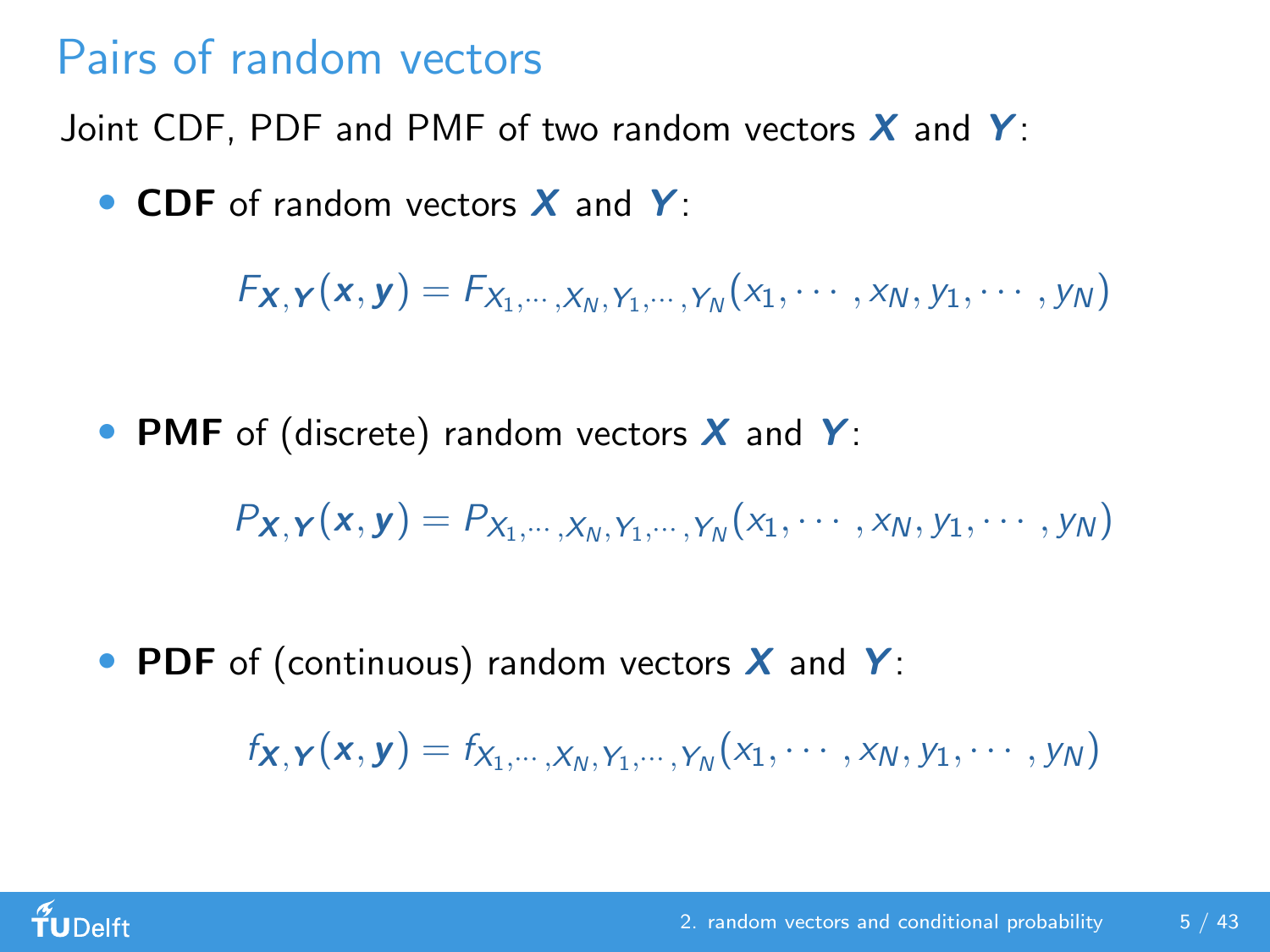## Independent random vectors

Two random vectors  $X$  and  $Y$  are independent if

- Discrete RVs:  $P_{X,Y}(x, y) = P_X(x)P_Y(y)$
- Continuous RVs:  $f_{X,Y}(x, y) = f_X(x) f_Y(y)$

#### Expected values for random vectors

For a random matrix **A**, with  $A_{ii}$  the  $(i, j)$ th element of **A**,  $E[A]$  is a matrix with  $E[A_{ii}]$  as its  $(i, j)$ th element.

The expected value of the random vector  $X$  therefore equals

$$
E[\boldsymbol{X}] = \left[ \begin{array}{c} E[X_1] \\ \vdots \\ E[X_N] \end{array} \right]
$$

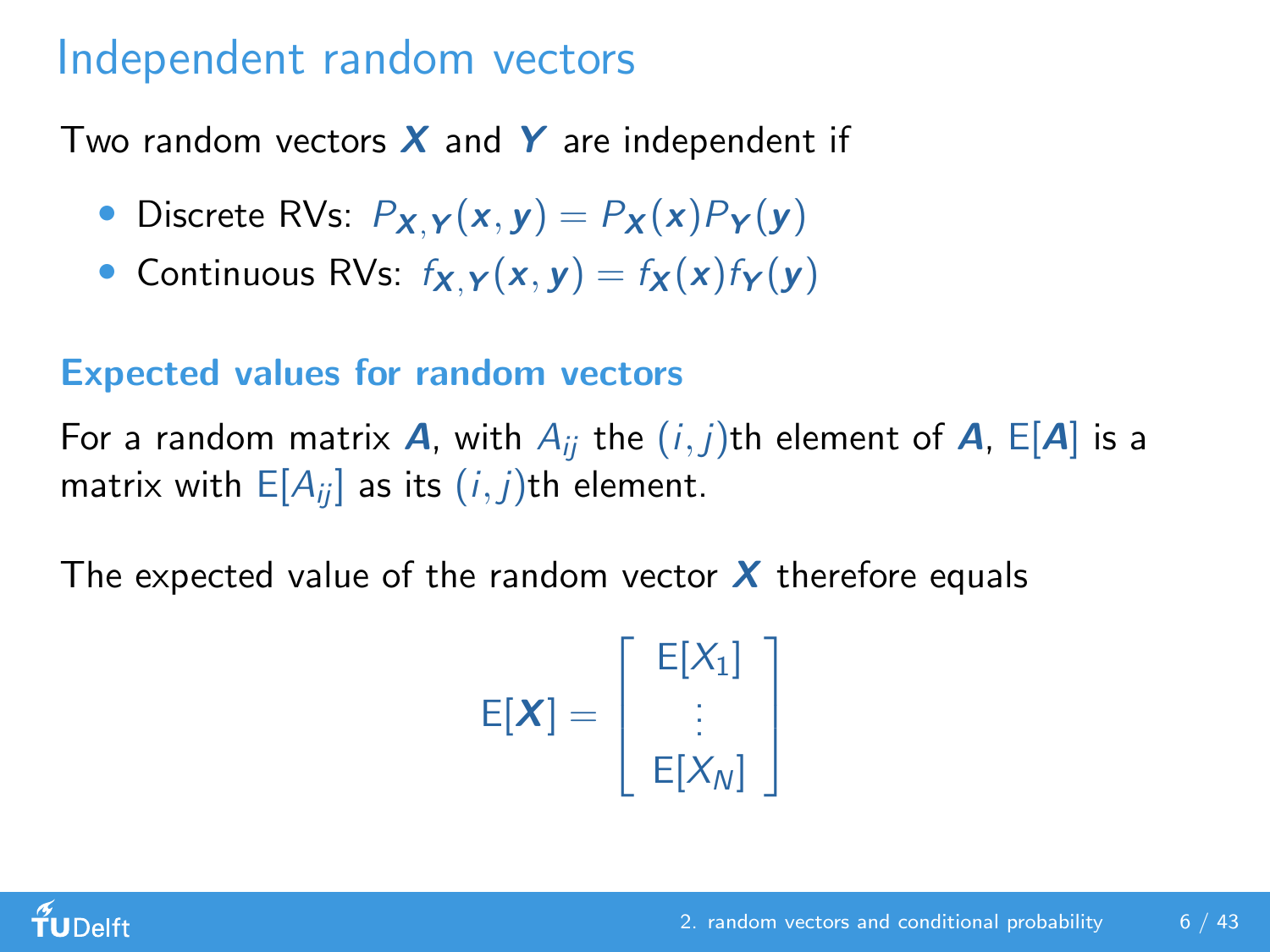The correlation matrix Now consider the vector  $\bm{X}=$  $\sqrt{ }$  $\mathbf{I}$  $X_1$ . . .  $X_N$ 1 , shown for  $N = 3$ .

$$
\mathbf{XX}^{\mathsf{T}} = \begin{bmatrix} X_1 \\ X_2 \\ X_3 \end{bmatrix} [X_1, X_2, X_3] = \begin{bmatrix} X_1^2 & X_1 X_2 & X_1 X_3 \\ X_2 X_1 & X_2^2 & X_2 X_3 \\ X_3 X_1 & X_3 X_2 & X_3^2 \end{bmatrix}
$$

$$
\begin{array}{rcl}\n\mathsf{E}\left[\mathbf{X}\mathbf{X}^{\top}\right] & = & \left[\begin{array}{cc}\n\mathsf{E}[X_{1}^{2}] & \mathsf{E}[X_{1}X_{2}] & \mathsf{E}[X_{1}X_{3}]\n\end{array}\right] \\
& = & \left[\begin{array}{cc}\n\mathsf{E}[X_{2}X_{1}] & \mathsf{E}[X_{2}^{2}] & \mathsf{E}[X_{2}X_{3}]\n\end{array}\right] \\
& = & \left[\begin{array}{cc}\n\mathsf{E}[X_{1}^{2}] & r_{X_{1}X_{2}} & r_{X_{1}X_{3}} \\
r_{X_{2}X_{1}} & \mathsf{E}[X_{2}^{2}] & r_{X_{2}X_{3}} \\
r_{X_{3}X_{1}} & r_{X_{3}X_{2}} & \mathsf{E}[X_{3}^{2}]\n\end{array}\right]\n\end{array}
$$

 $R_X = \mathbb{E}\left[XX^T\right]$  is known as the correlation matrix and extends the concept of the correlation  $E[XY]$  to vectors.

 $f$ UDelft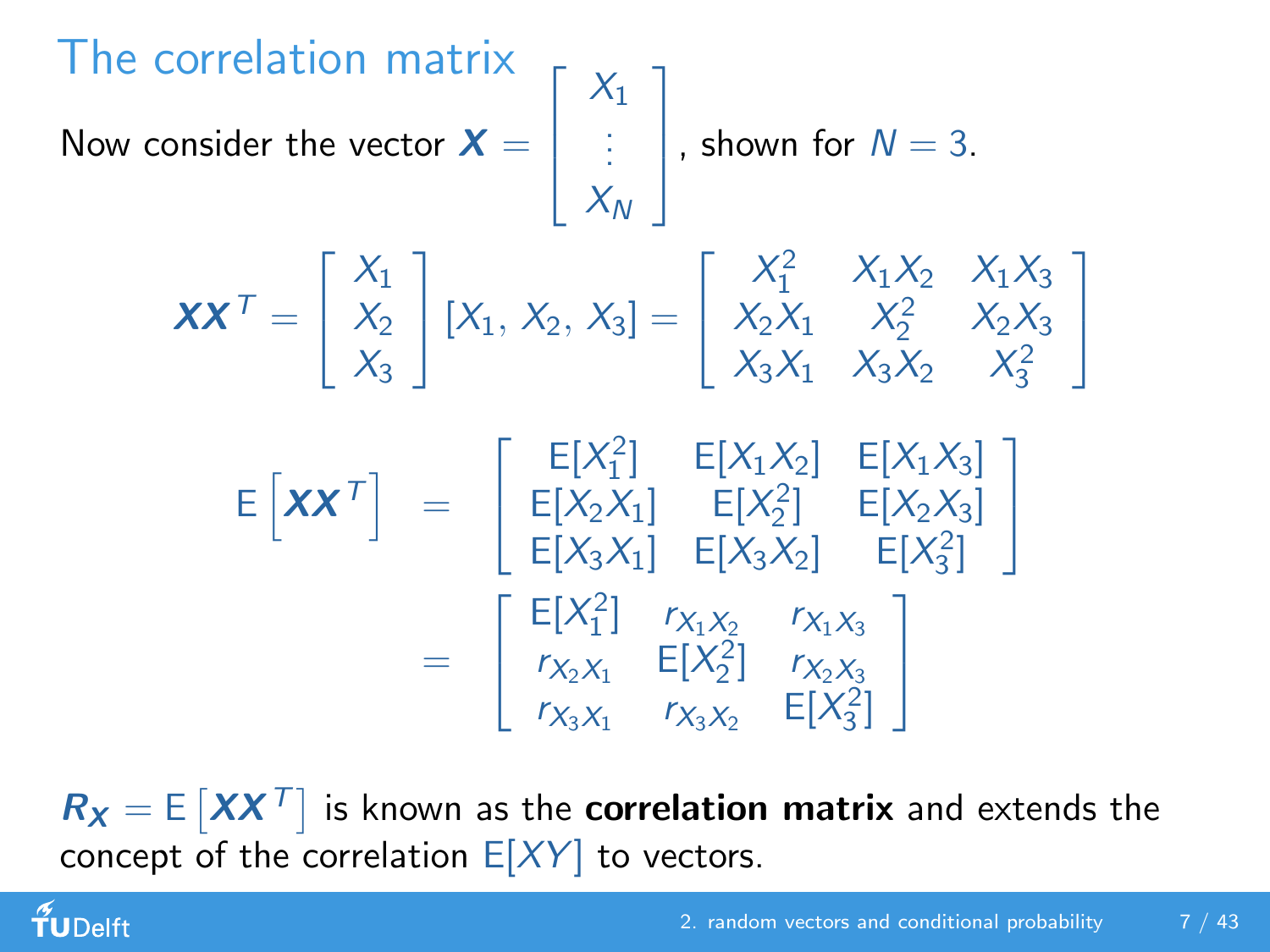#### The covariance matrix

Similarly, we can define the **covariance matrix** 

$$
C_X = E\left[ (X - E[X])(X - E[X])^T \right] = R_X - E[X]E[X]^T.
$$

For the vector  $\boldsymbol{X} = \left[X_1, X_2, X_3\right]^{\mathsf{T}}$  we get

$$
\mathbf{C}_{\mathbf{X}} = \mathsf{E}\left[\mathbf{X}\mathbf{X}^{\mathsf{T}}\right] - \mathsf{E}[\mathbf{X}]\mathsf{E}[\mathbf{X}]^{\mathsf{T}} = \begin{bmatrix} \text{var}(X_1) & \text{cov}(X_1, X_2) & \text{cov}(X_1, X_3) \\ \text{cov}(X_2, X_1) & \text{var}(X_2) & \text{cov}(X_2, X_3) \\ \text{cov}(X_3, X_1) & \text{cov}(X_3, X_2) & \text{var}(X_3) \end{bmatrix}.
$$

If the  $X_i$  are uncorrelated  $(\text{cov}(X_i,X_j)=0)$ , then  $\boldsymbol{C}_\boldsymbol{X}$  is diagonal. If the random variables  $\{X_i\}$  are independent, identically distributed (i.i.d.), then  $C_X = \sigma^2 I$ .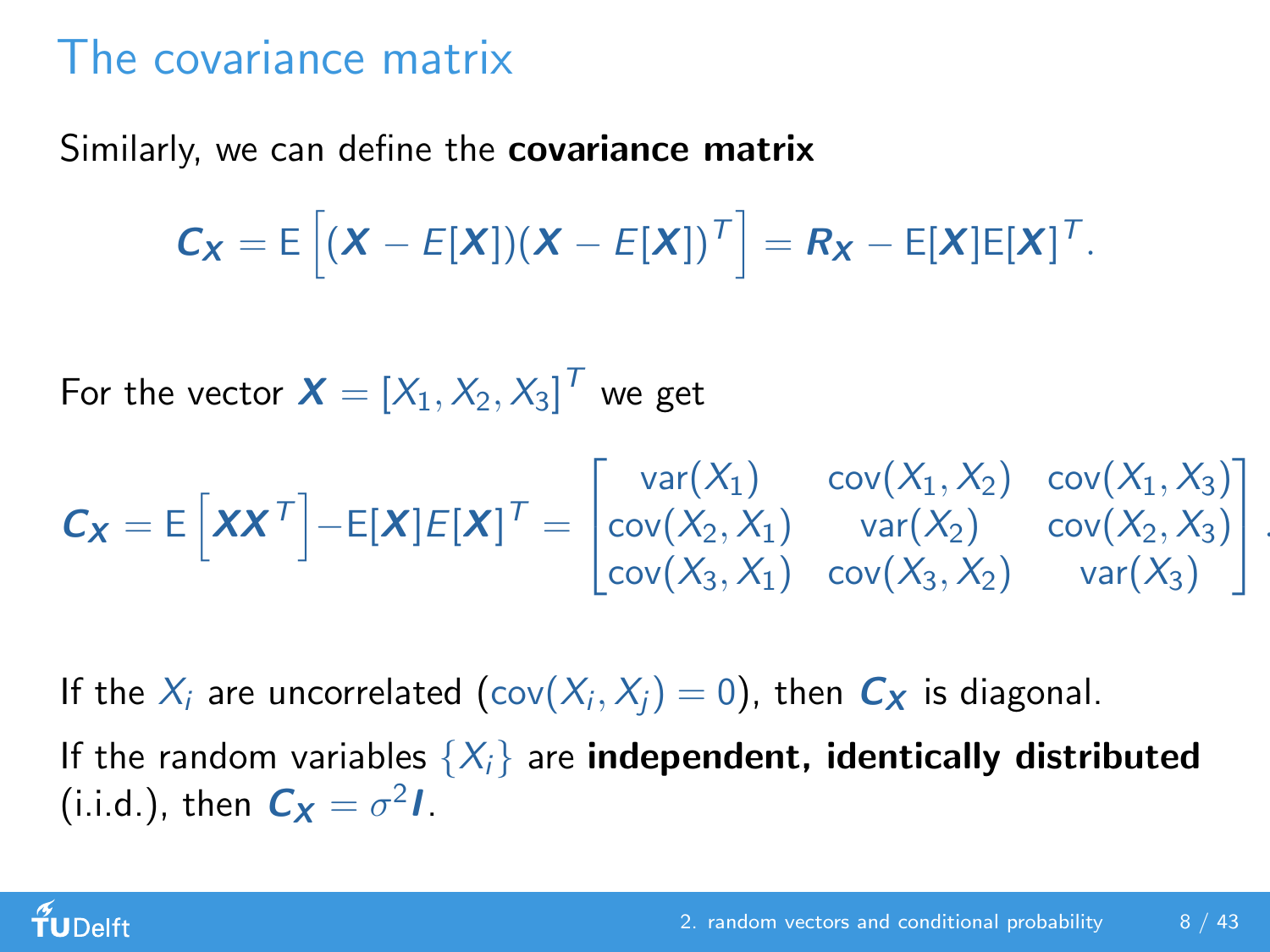# Cross-covariance & cross-correlation matrix

For two random vectors, their cross-correlation matrix is defined as

$$
R_{XY} = E\left[XY^T\right]
$$

and their cross-covariance matrix is

$$
C_{XY} = E\left[XY^T\right] - E\left[X\right]E[Y^T]
$$

#### Linear transformations

If  $Y = AX + b$  is a linear transformation of a random vector X, then

$$
E[Y] = AE[X] + b
$$
  
\n
$$
C_Y = AC_XA^T
$$
  
\n
$$
C_{YX} = AC_X
$$

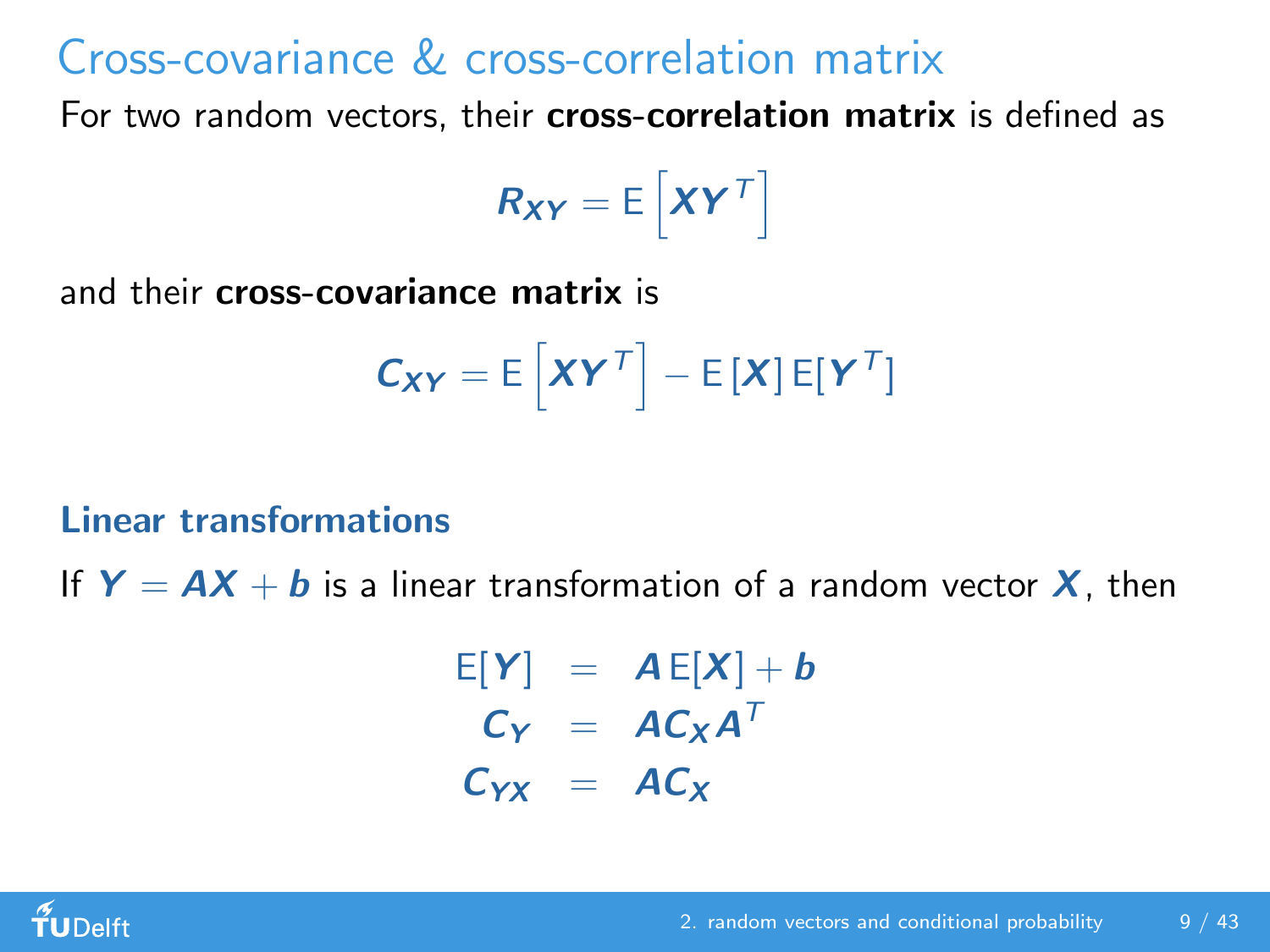#### Exercise 8.5.2

 $\boldsymbol{X} = [X_1, X_2]^{\top}$  is the Gaussian random vector with  $\boldsymbol{\mathsf{E}}[\boldsymbol{X}] = [0, 0]^{\top}$  and covariance matrix  $\begin{bmatrix} 1 & 1 \end{bmatrix}$ .

1 2

What is the PDF of  $Y = [2, 1]X$ ?

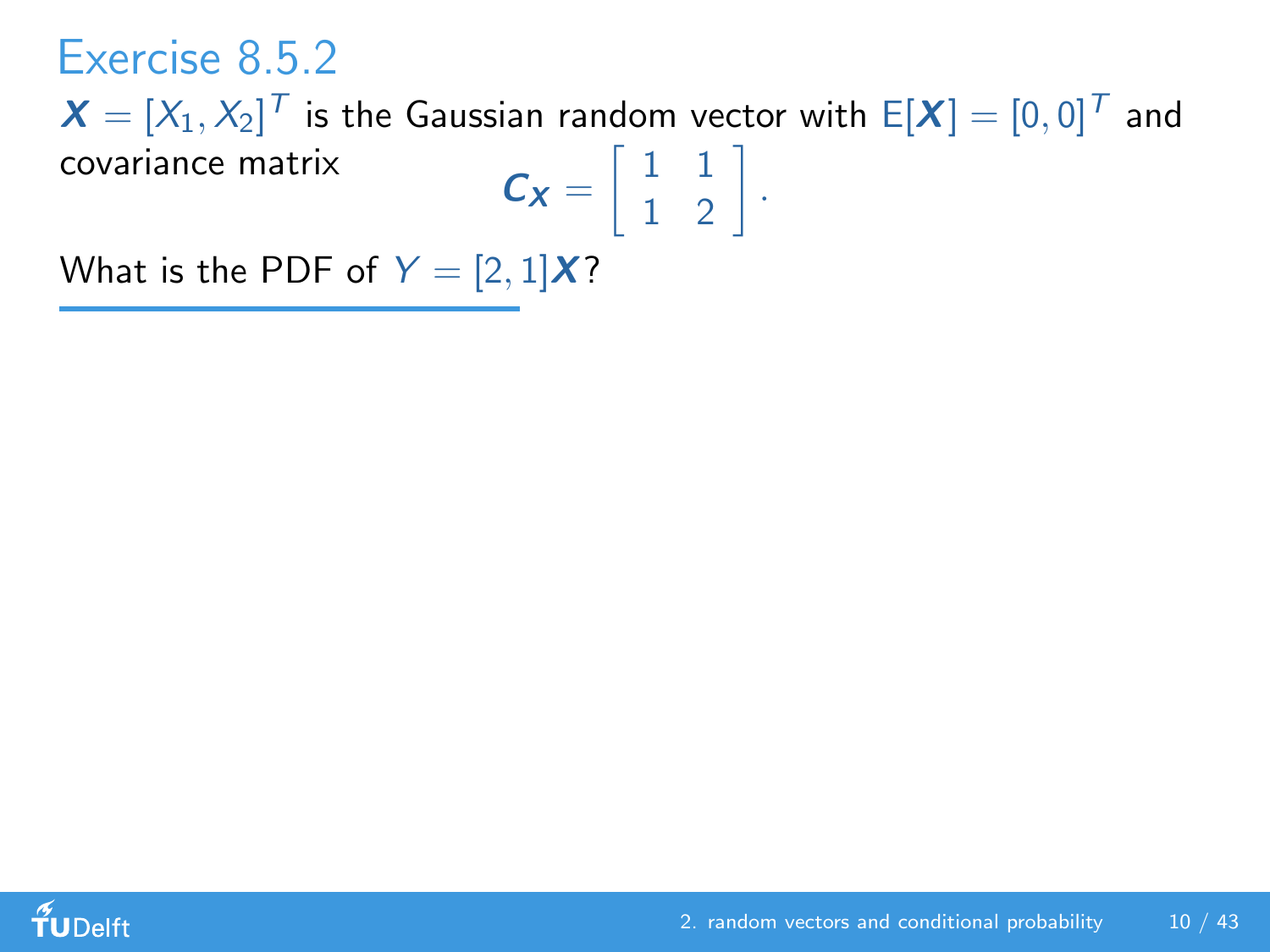#### Exercise 8.5.2

 $\boldsymbol{X} = [X_1, X_2]^{\top}$  is the Gaussian random vector with  $\boldsymbol{\mathsf{E}}[\boldsymbol{X}] = [0, 0]^{\top}$  and covariance matrix  $\begin{bmatrix} 1 & 1 \end{bmatrix}$ 1 2 .

What is the PDF of  $Y = [2, 1]X$ ?

 $Y$  is the sum of two Gaussians, is therefore Gaussian with mean  $E[Y] = E[2X_1 + X_2] = 0$ 

and variance  
\n
$$
var[Y] = E[Y^2] - 0 = E[YY^T]
$$
\n
$$
= E\left\{ [2 \ 1] \begin{bmatrix} X_1 \\ X_2 \end{bmatrix} [X_1 \ X_2] \begin{bmatrix} 2 \\ 1 \end{bmatrix} \right\}
$$
\n
$$
= [2 \ 1]E\left\{ \begin{bmatrix} X_1 \\ X_2 \end{bmatrix} [X_1 \ X_2] \right\} \begin{bmatrix} 2 \\ 1 \end{bmatrix}
$$
\n
$$
= [2 \ 1] \begin{bmatrix} 1 & 1 \\ 1 & 2 \end{bmatrix} \begin{bmatrix} 2 \\ 1 \end{bmatrix} = 10
$$

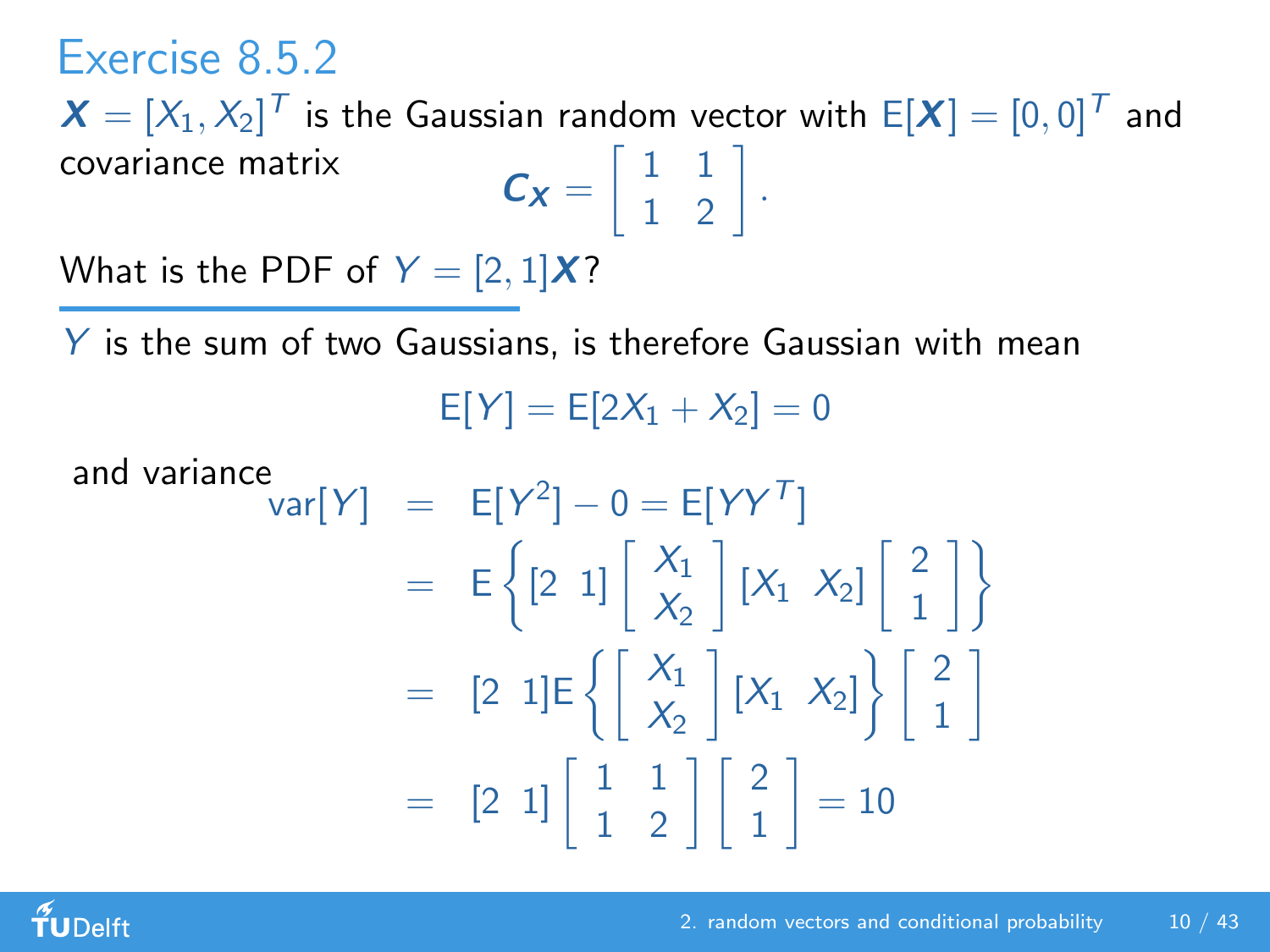# Gaussian variables

In Ch. 5 we saw

$$
f_{X,Y}(x,y) = \frac{\exp\left[-\frac{\left(\frac{x-\mathsf{E}[X]}{\sigma_X}\right)^2 - \frac{2\rho(x-\mathsf{E}[X])(y-\mathsf{E}[Y])}{\sigma_X\sigma_Y} + \left(\frac{y-\mathsf{E}[Y]}{\sigma_Y}\right)^2}{2(1-\rho^2)}\right]}{2\pi\sigma_X\sigma_Y\sqrt{1-\rho^2}}
$$

- Extending this to higher dimensions is rather impractical.
- Using vector notation a very concise and useful expression can be obtained.

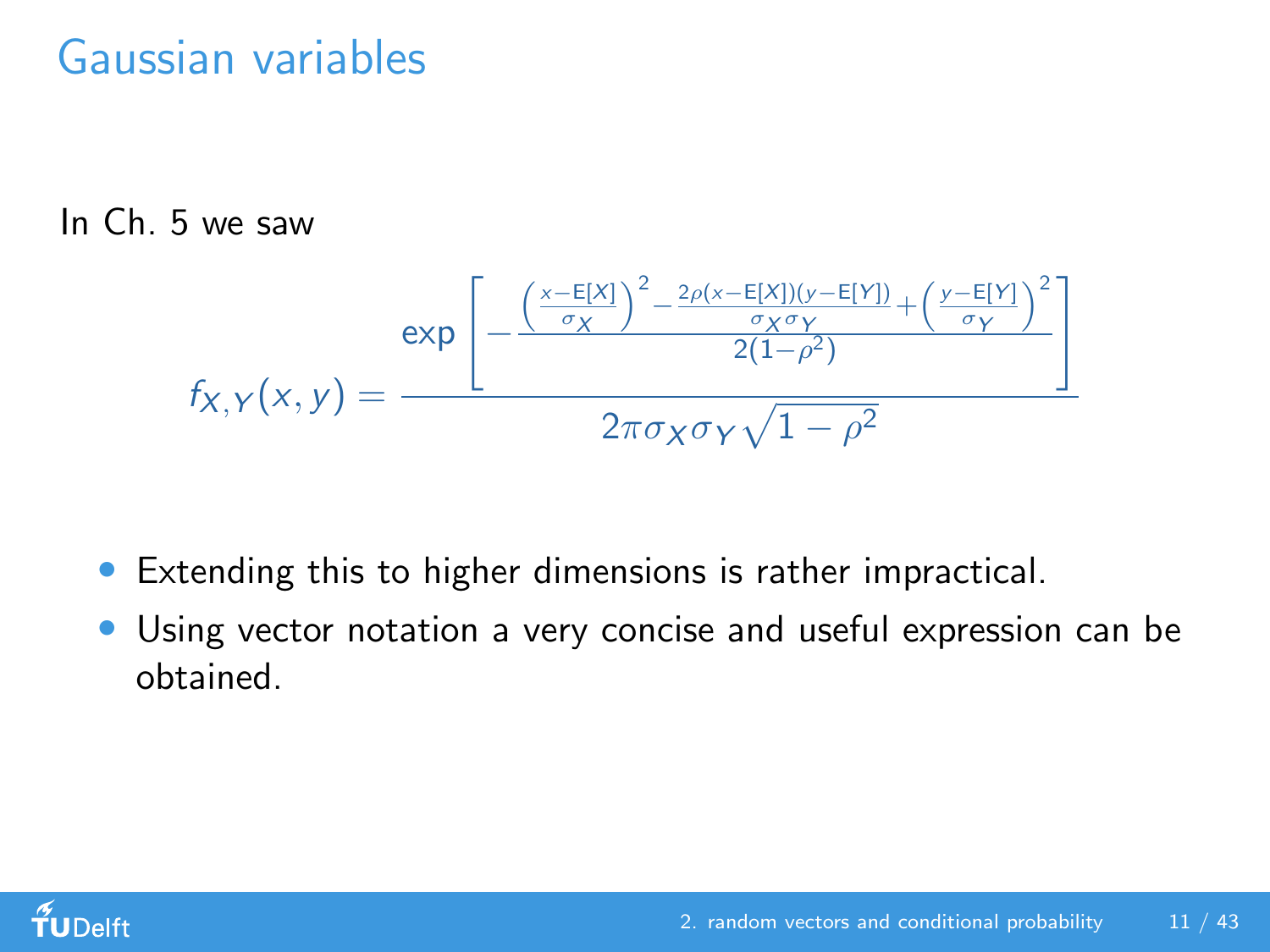#### Gaussian random vectors

Let  $\boldsymbol{X}$  be a vector of correlated Gaussian RVs:  $\boldsymbol{X} = [X_1, X_2, \cdots, X_N]^T$ . The PDF  $f_{\mathbf{X}}(x)$  is then given by

$$
f_{\mathbf{X}}(\mathbf{x}) = \frac{\exp\left[-\frac{1}{2}(\mathbf{x} - \mathsf{E}[\mathbf{X}])^T \mathbf{C}_{\mathbf{X}}^{-1}(\mathbf{x} - \mathsf{E}[\mathbf{X}])\right]}{(2\pi)^{N/2} \det(\mathbf{C}_{\mathbf{X}})^{1/2}}
$$

Special case:  $N = 2$ 

TUDelft

$$
C_X = \begin{bmatrix} \sigma_X^2 & \rho \sigma_X \sigma_Y \\ \rho \sigma_X \sigma_Y & \sigma_Y^2 \end{bmatrix}
$$
  
det $(C_X)$  =  $\sigma_X^2 \sigma_Y^2 (1 - \rho^2)$   

$$
C_X^{-1} = \frac{1}{\sigma_X^2 \sigma_Y^2 (1 - \rho^2)} \begin{bmatrix} \sigma_Y^2 & -\rho \sigma_X \sigma_Y \\ -\rho \sigma_X \sigma_Y & \sigma_X^2 \end{bmatrix}
$$

Verify that this leads to the expression on the previous slide!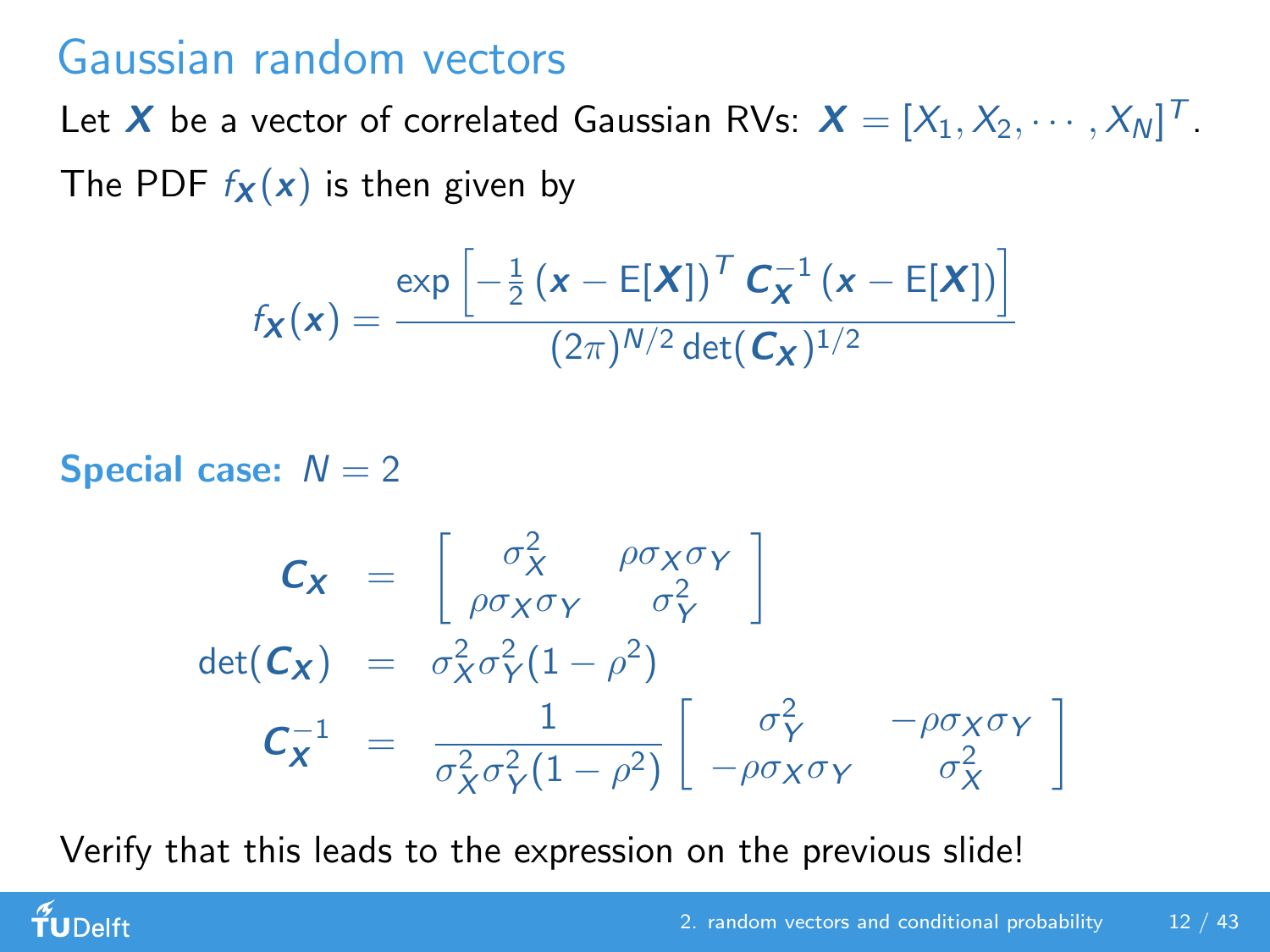# Uncorrelated Gaussian random vectors

PDF of Gaussian random vector:

$$
f_{\mathbf{X}}(\mathbf{x}) = \frac{\exp\left[-\frac{1}{2}(\mathbf{x} - \mathsf{E}[\mathbf{X}])^{\mathsf{T}} \mathbf{C}_{\mathbf{X}}^{-1}(\mathbf{x} - \mathsf{E}[\mathbf{X}])\right]}{(2\pi)^{N/2} \det(\mathbf{C}_{\mathbf{X}})^{1/2}}
$$

Let  $\boldsymbol{X}$  be a vector of *uncorrelated* Gaussian RVs:  $\boldsymbol{X} = [X_1, \cdots, X_N]^T$ .

\n- $$
\mathbf{C}_{\mathbf{X}} = \text{diag}(\sigma_{X_1}^2, \sigma_{X_2}^2, \cdots, \sigma_{X_N}^2)
$$
\n- $\text{det}(\mathbf{C}_{\mathbf{X}}) = \prod_{i=1}^{N} \sigma_{X_i}^2$
\n- $(\mathbf{x} - \mathsf{E}[\mathbf{X}])^T \mathbf{C}_{\mathbf{X}}^{-1} (\mathbf{x} - \mathsf{E}[\mathbf{X}]) = \sum_{i=1}^{N} \frac{(x_i - \mathsf{E}[X_i])^2}{\sigma_{X_i}^2}$
\n

The PDF  $f_{\mathbf{X}}(\mathbf{x})$  is then given by

 $f$ UDelft

$$
f_{\mathbf{X}}(\mathbf{x}) = \prod_{i=1}^{N} \frac{\exp[-(x_i - \mathsf{E}[X_i])^2 / 2\sigma_{X_i}^2]}{\sqrt{2\pi \sigma_{X_i}^2}} = \prod_{i=1}^{N} f_{X_i}(x_i)
$$

Hence, the variables  $X_1, \cdots, X_N$  are independent.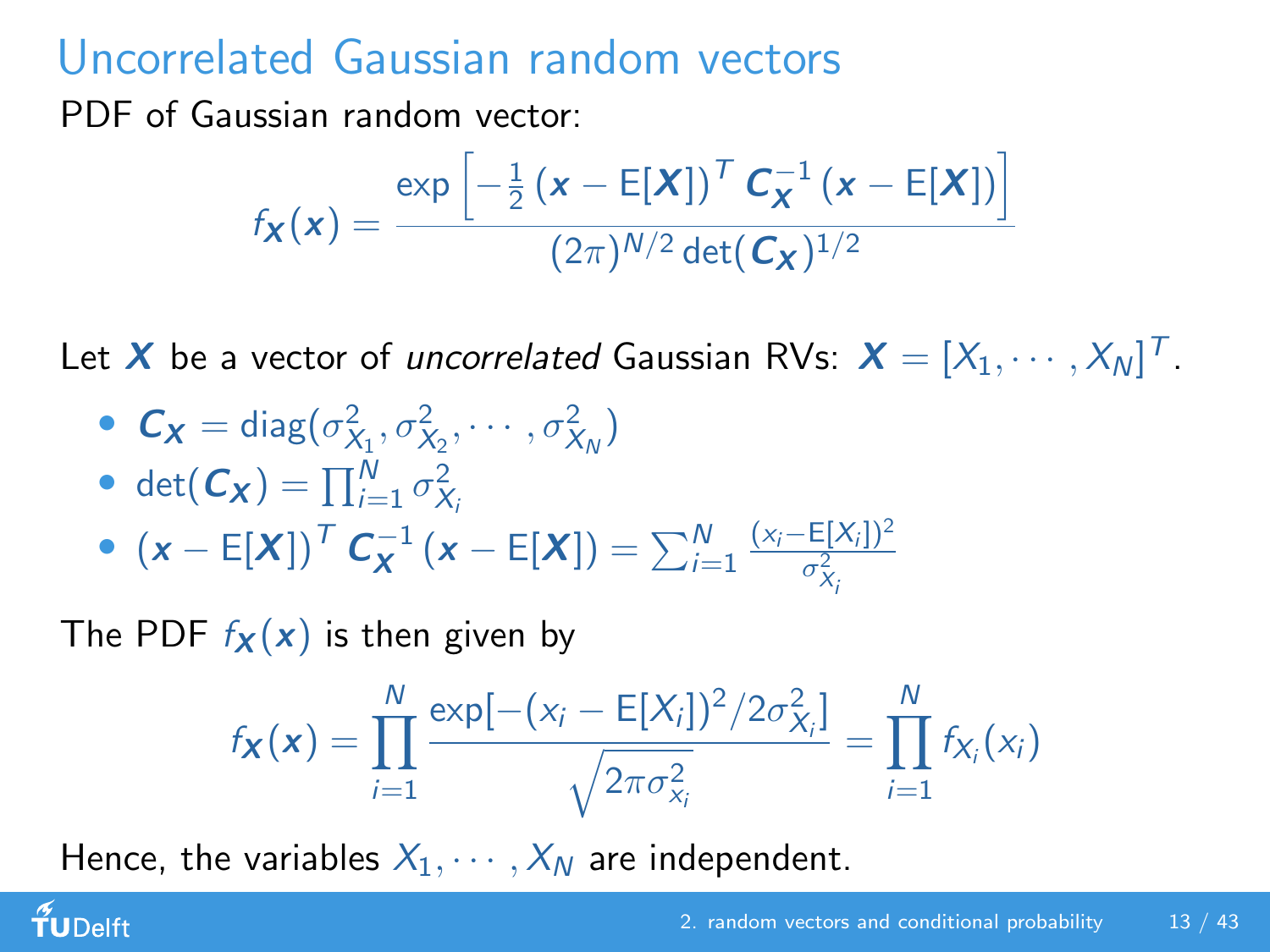#### Linear transformation of random vectors

Let  $X$  be a continuous random vector and  $\overline{A}$  an invertible matrix. Then,  $Y = AX + b$  has the PDF

$$
f_{\mathbf{Y}}(\mathbf{y}) = \frac{1}{|\det(\mathbf{A})|} f_{\mathbf{X}}(\mathbf{A}^{-1}(\mathbf{y}-\mathbf{b}))
$$

#### Derivation:

$$
F_Y(y) = P[Y \le y] = P[AX + b \le y] = P[X \le A^{-1}(y - b)]
$$
  
=  $F_X(A^{-1}(y - b))$ 

Next, take derivatives to find  $f_Y(y)$ .

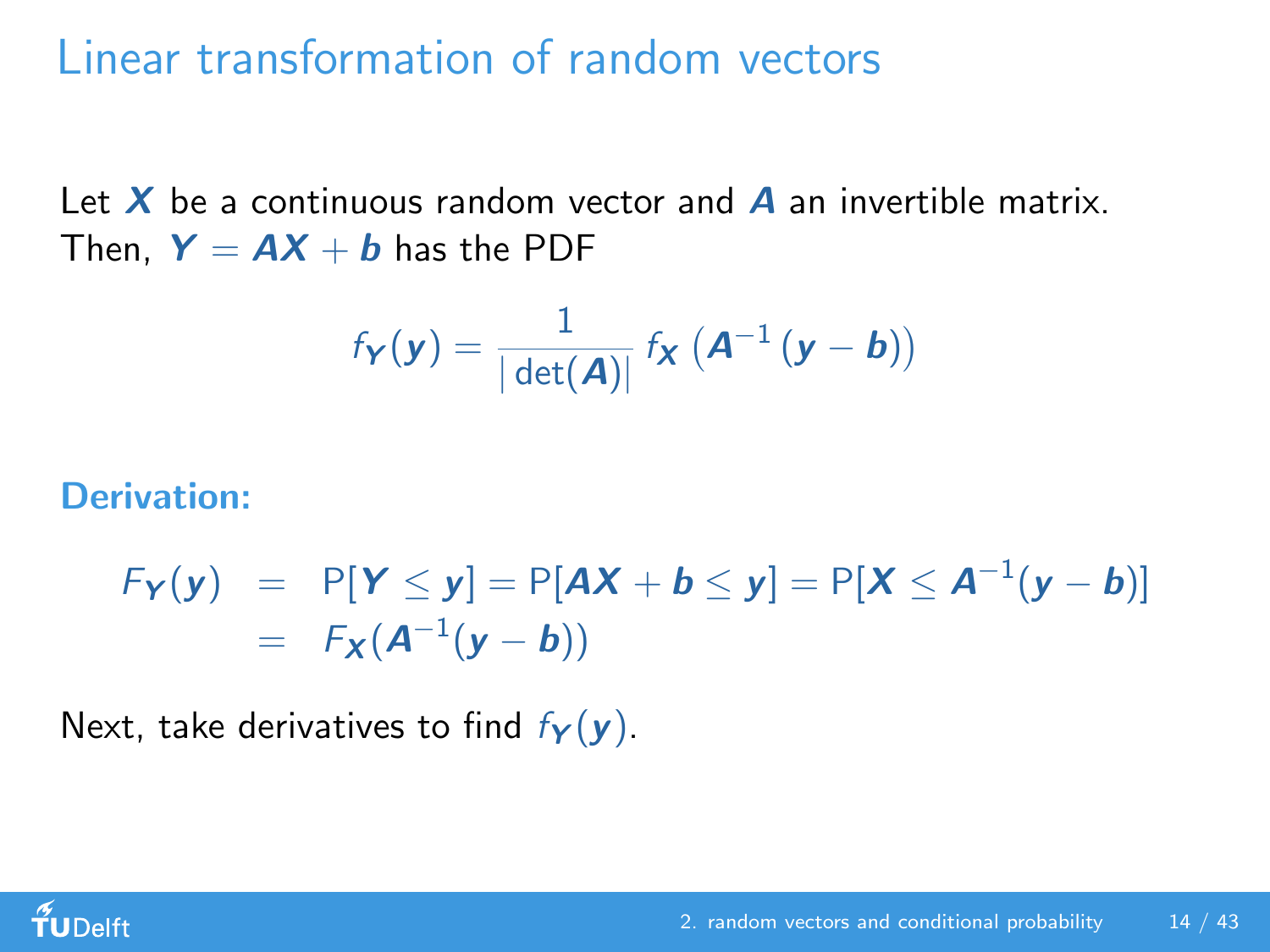## Transformation of Gaussian random vectors

Let  $X$  be a Gaussian random vector and  $A$  an invertible matrix. What is the PDF of  $Y = AX + b$ ?

$$
f_{\mathbf{Y}}(\mathbf{y}) = \frac{1}{|\det(\mathbf{A})|} f_{\mathbf{X}} (\mathbf{A}^{-1} (\mathbf{y} - \mathbf{b}))
$$
  
= 
$$
\frac{\exp \left[-\frac{1}{2} (\mathbf{A}^{-1} (\mathbf{y} - \mathbf{b}) - E[\mathbf{X}])^T \mathbf{C}_{\mathbf{X}}^{-1} (\mathbf{A}^{-1} (\mathbf{y} - \mathbf{b}) - E[\mathbf{X}])\right]}{(2\pi)^{N/2} |\det(\mathbf{A})| \det(\mathbf{C}_{\mathbf{X}})^{1/2}}
$$

Using some manipulations, this can be rewritten as

$$
f_{\boldsymbol{Y}}(\boldsymbol{y}) = \frac{\exp\left[-\frac{1}{2}(\boldsymbol{y}-E[\boldsymbol{Y}])^{\top} \boldsymbol{A}^{-\top} \boldsymbol{C}_{\boldsymbol{X}}^{-1} \boldsymbol{A}^{-1} (\boldsymbol{y}-E[\boldsymbol{Y}])\right]}{(2\pi)^{N/2} \det(\boldsymbol{A}\boldsymbol{C}_{\boldsymbol{X}} \boldsymbol{A}^{\top})^{1/2}}.
$$

Y is thus also Gaussian with  $E[Y] = AE[X] + b$  and  $C_Y = AC_XA^T$ (But, we already knew this: sum of Gaussians is Gaussian.)

#### $\tilde{\mathbf{f}}$ UDelft

.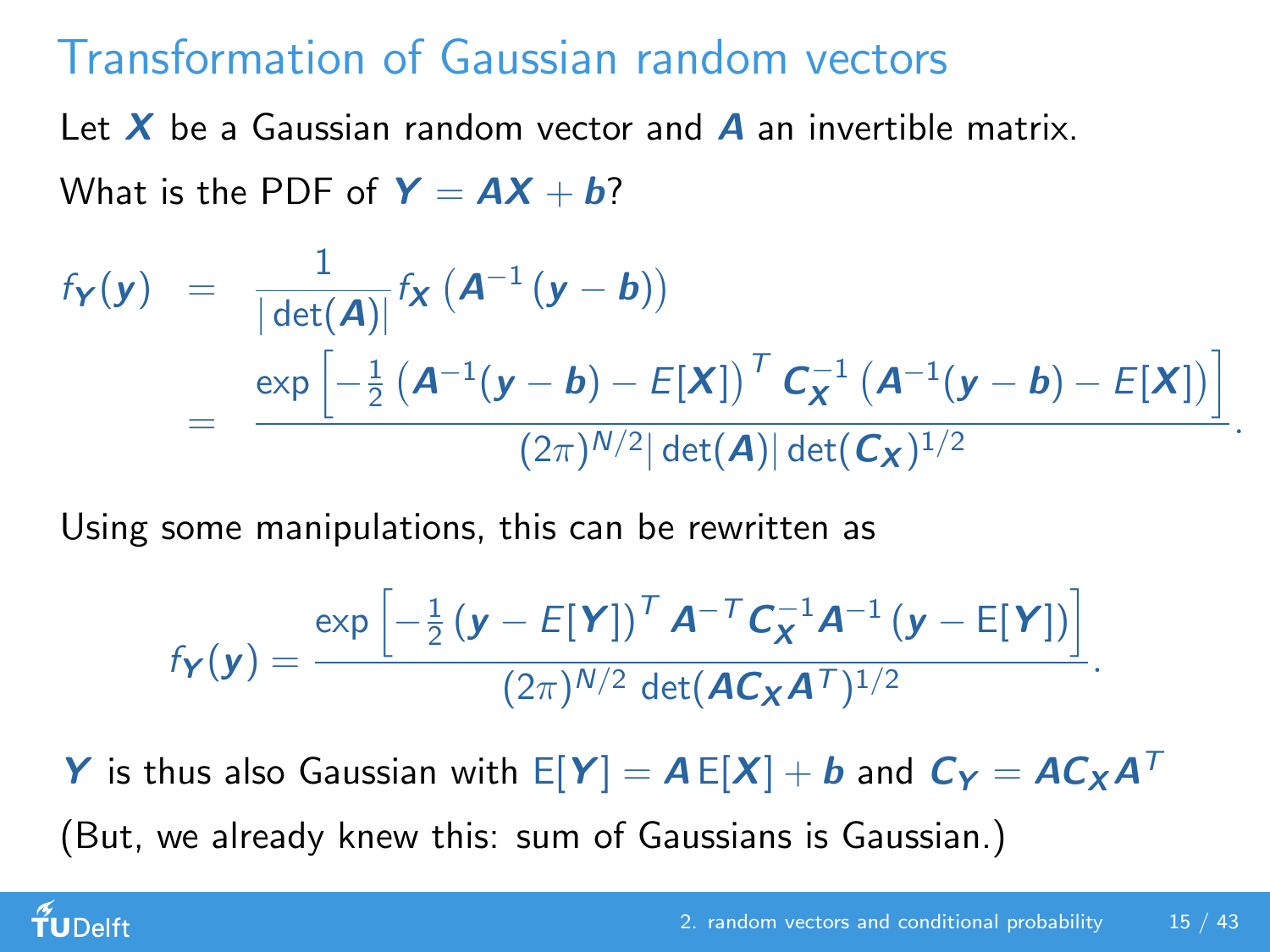# Ch.7 Conditional probability models



Model:  $Y = X + N$ 

Imagine we observe realizations of Y, while our interest is  $X$ .

- Derive  $P_X(x)$ ?
- Probability of X given an observation y:  $P_{X|Y}(x|y)$ ?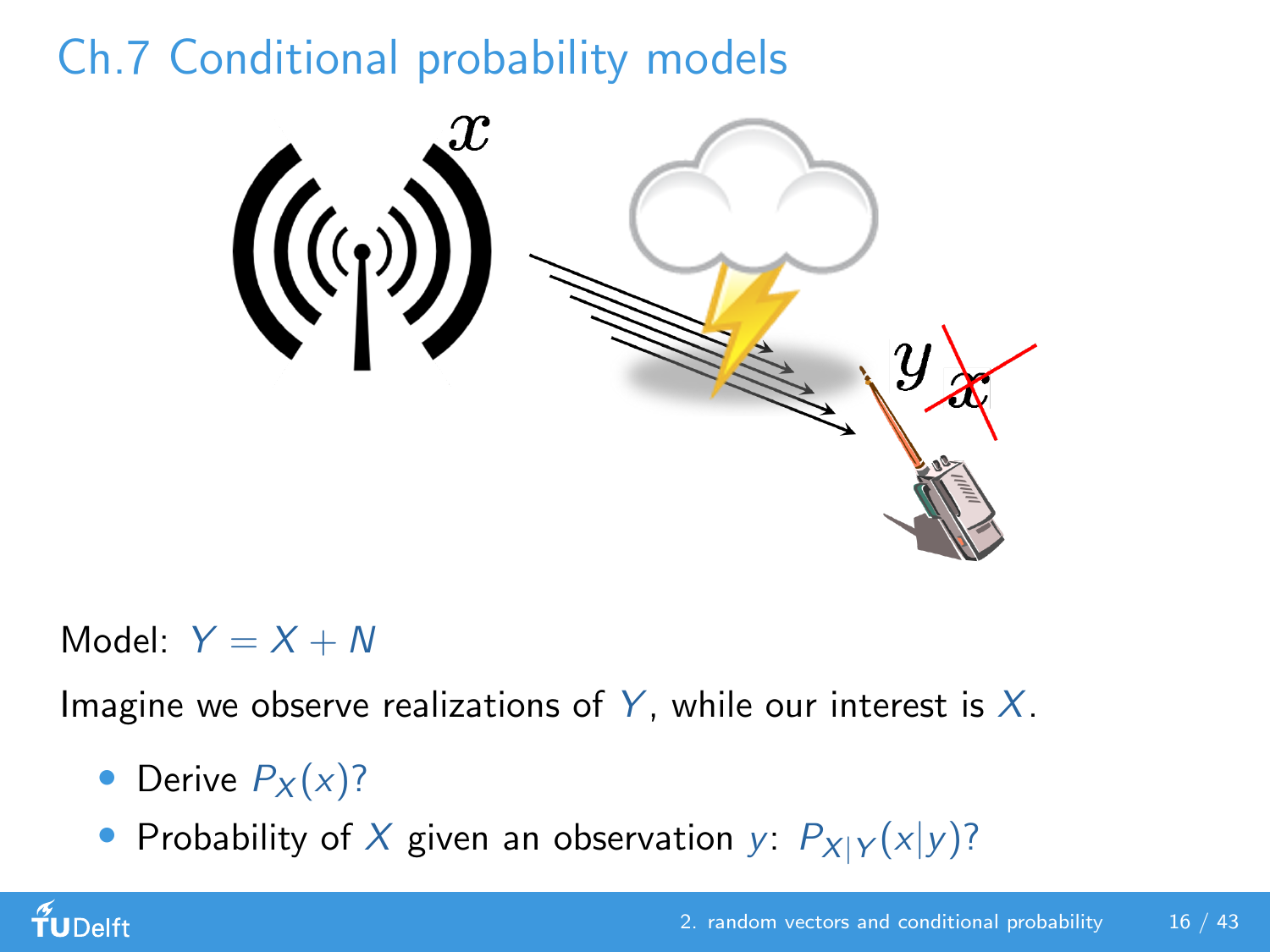# Conditional probability

Sometimes the occurrence of one event influences the probability of occurrence of other events.



• P[odd number] ?

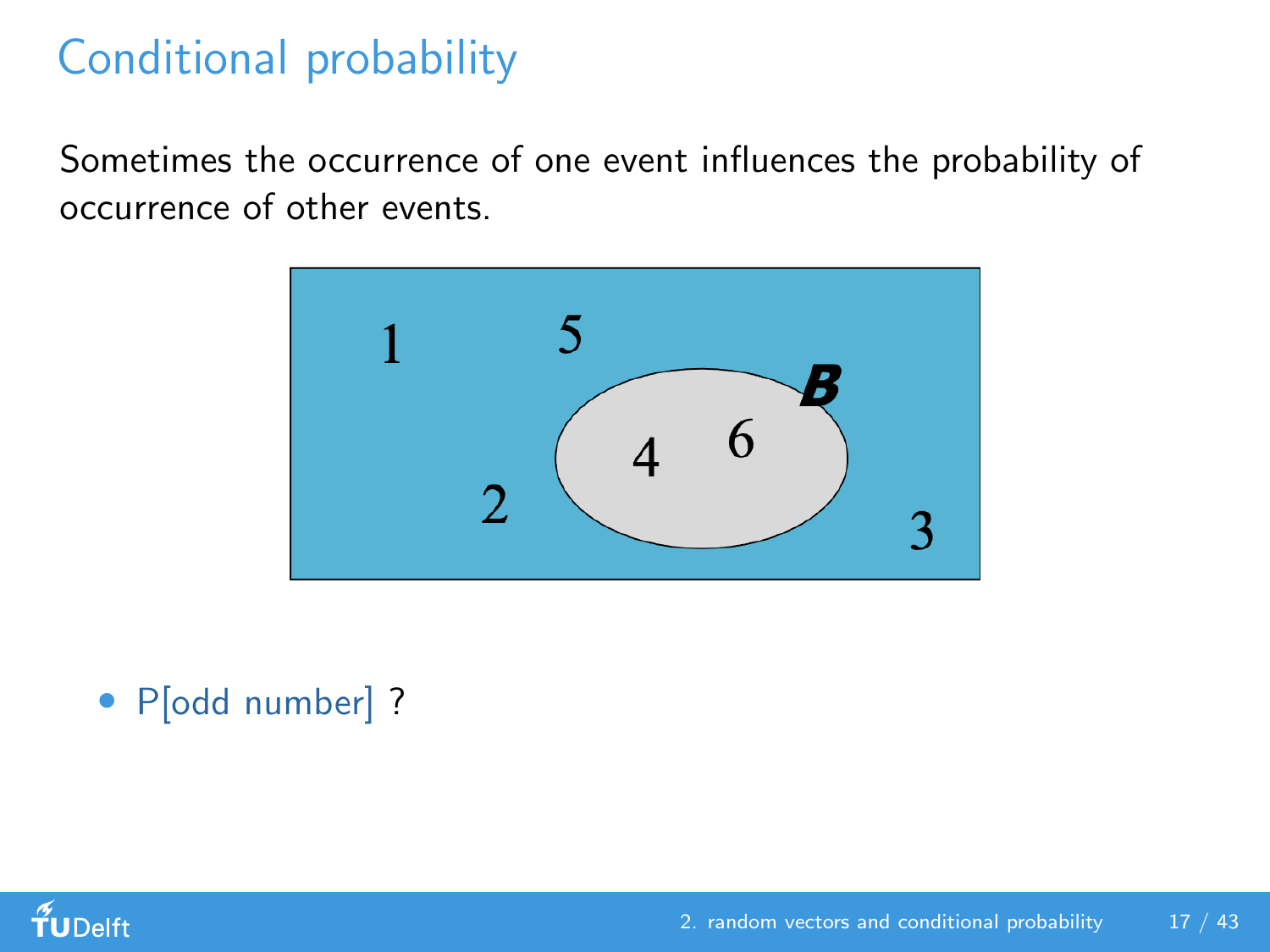# Conditional probability

Sometimes the occurrence of one event influences the probability of occurrence of other events.



- P[odd number] ?
- P[odd number if we know that the outcome is in event  $B$ ]?

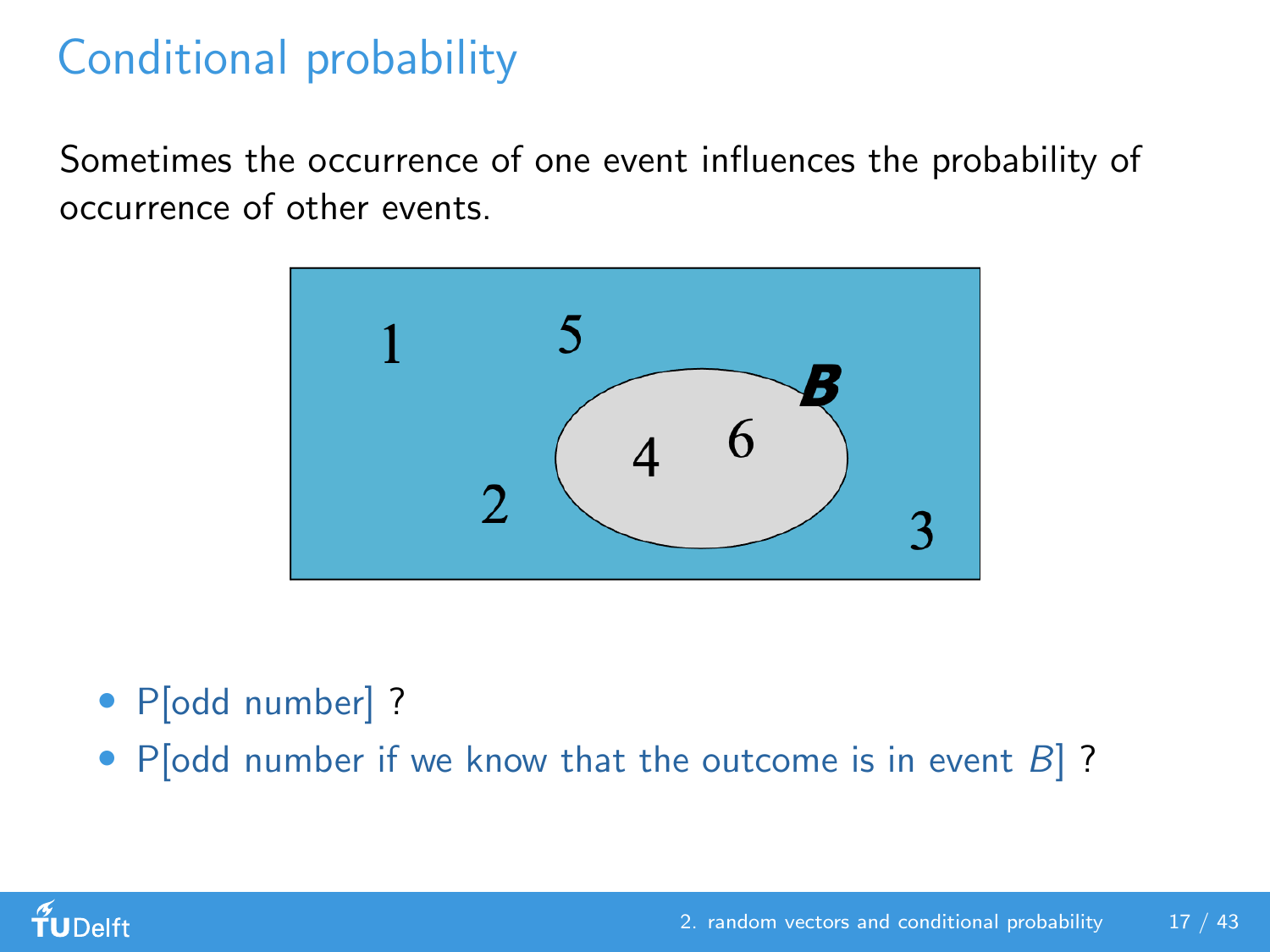# Conditional probability

Interpretation:  $P[A|B]$  is the probability of A, given that the event B has already occurred.

$$
P[A|B] = \frac{P[A \cap B]}{P[B]} = \frac{P[A, B]}{P[B]}
$$
 (Bayes' theorem)  
 
$$
P[A, B] = P[A|B]P[B]
$$



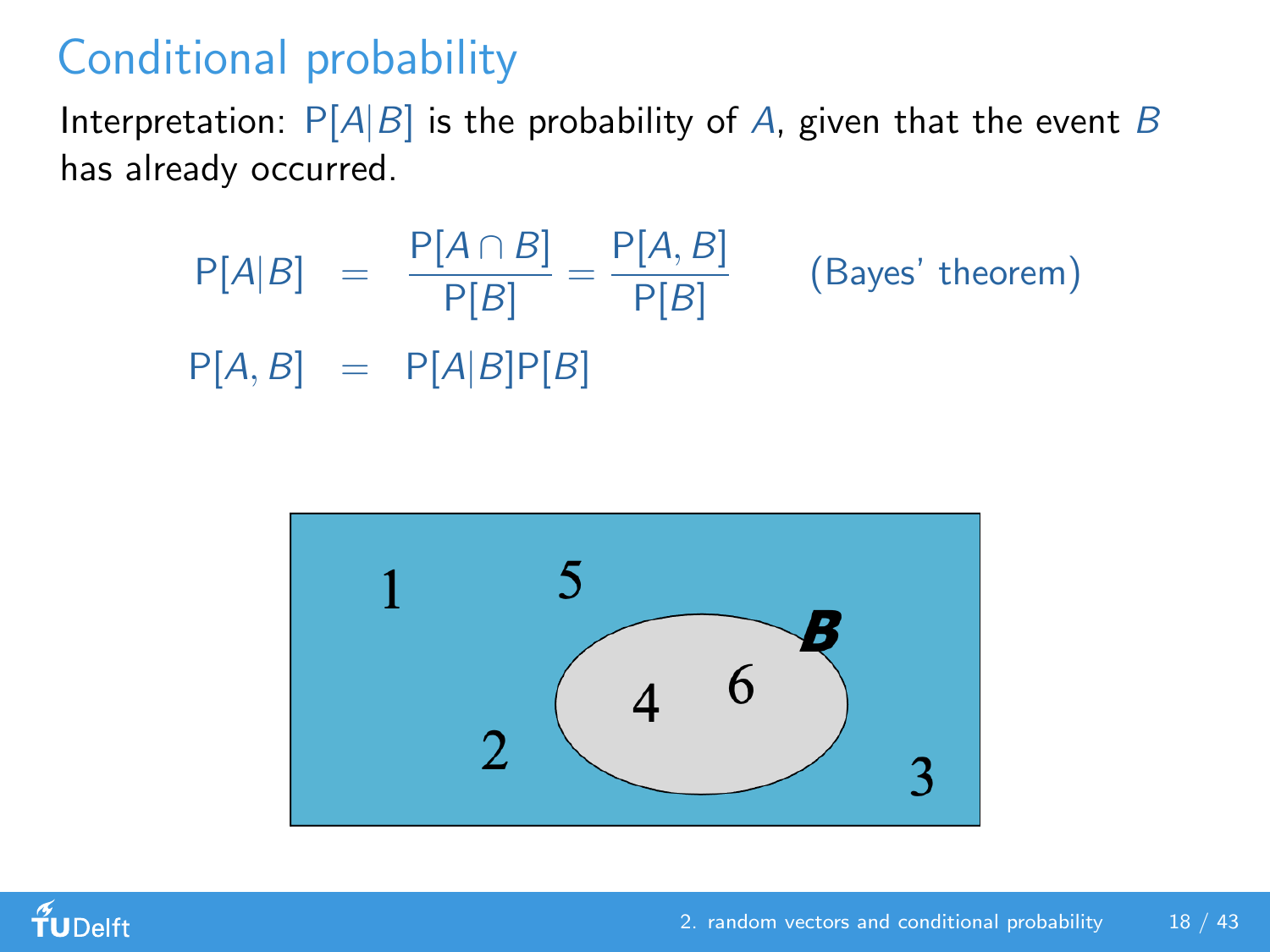# Example (1)



Event  $B$ : "Even outcome" when rolling the dice

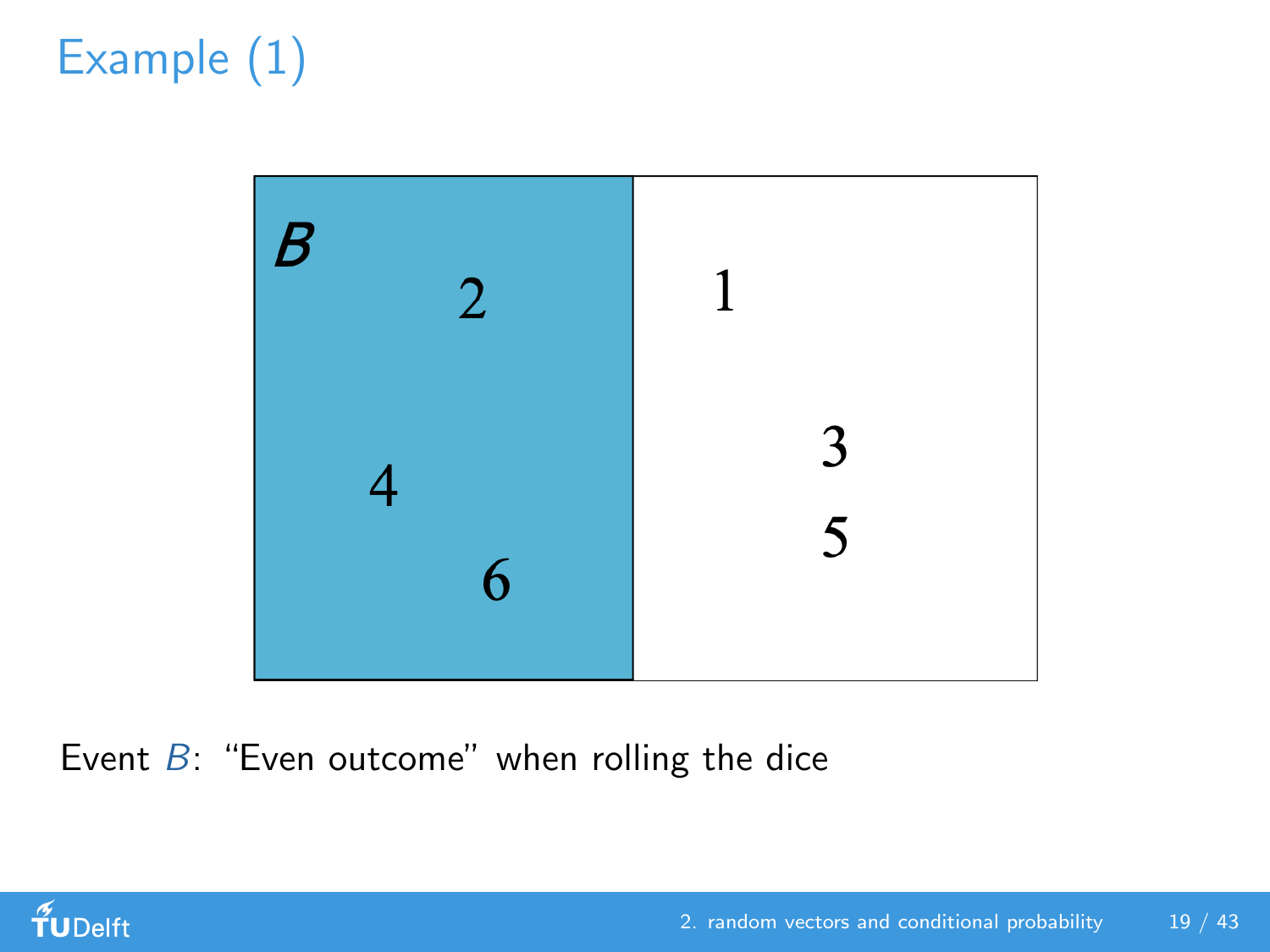# Example (2)



Event  $A$ : "3 or more" when rolling the dice. How large is  $P[A|B]$ ?

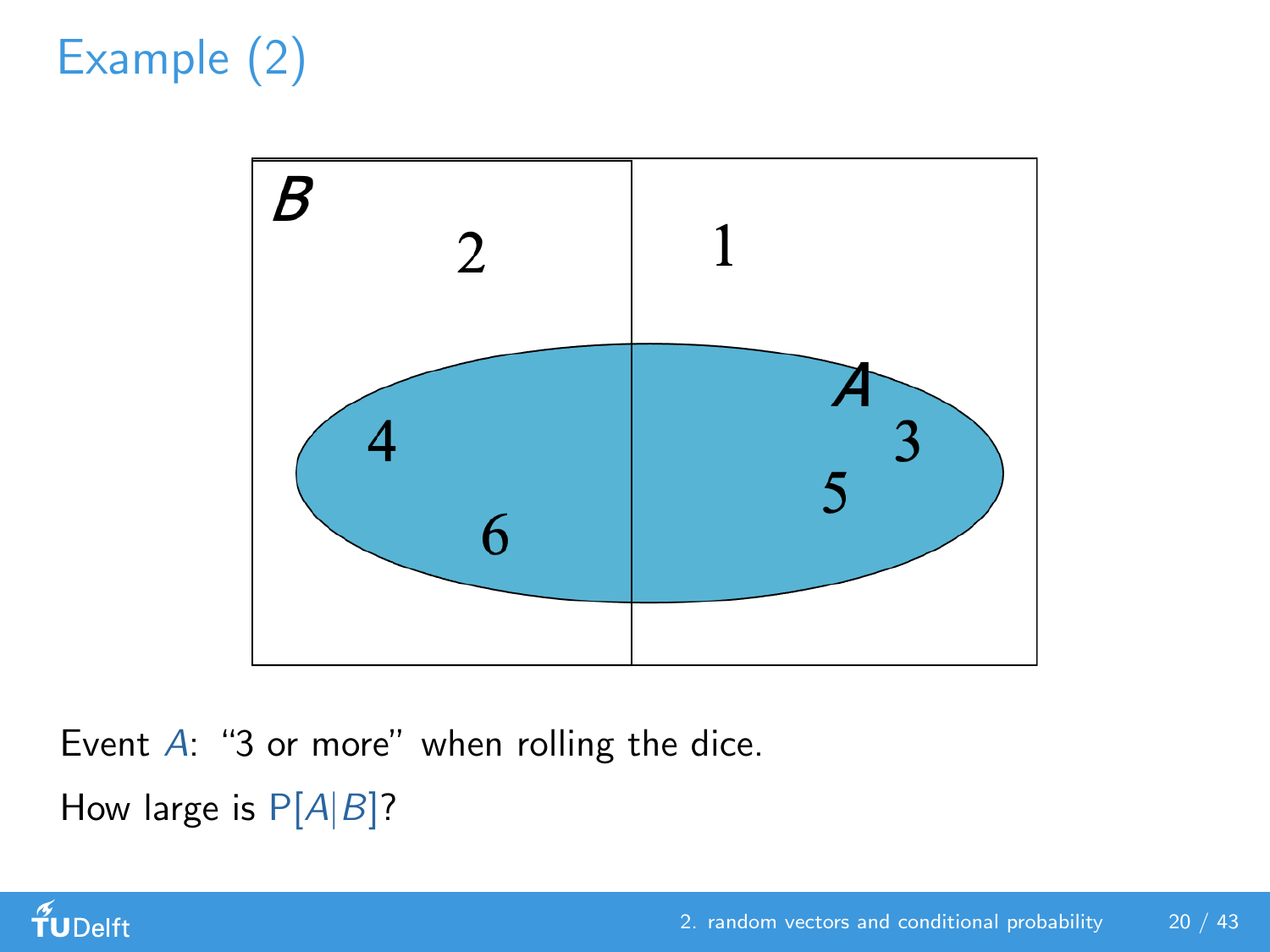# Example (3)



Different  $B!$  How large is  $P[A|B]$  now?

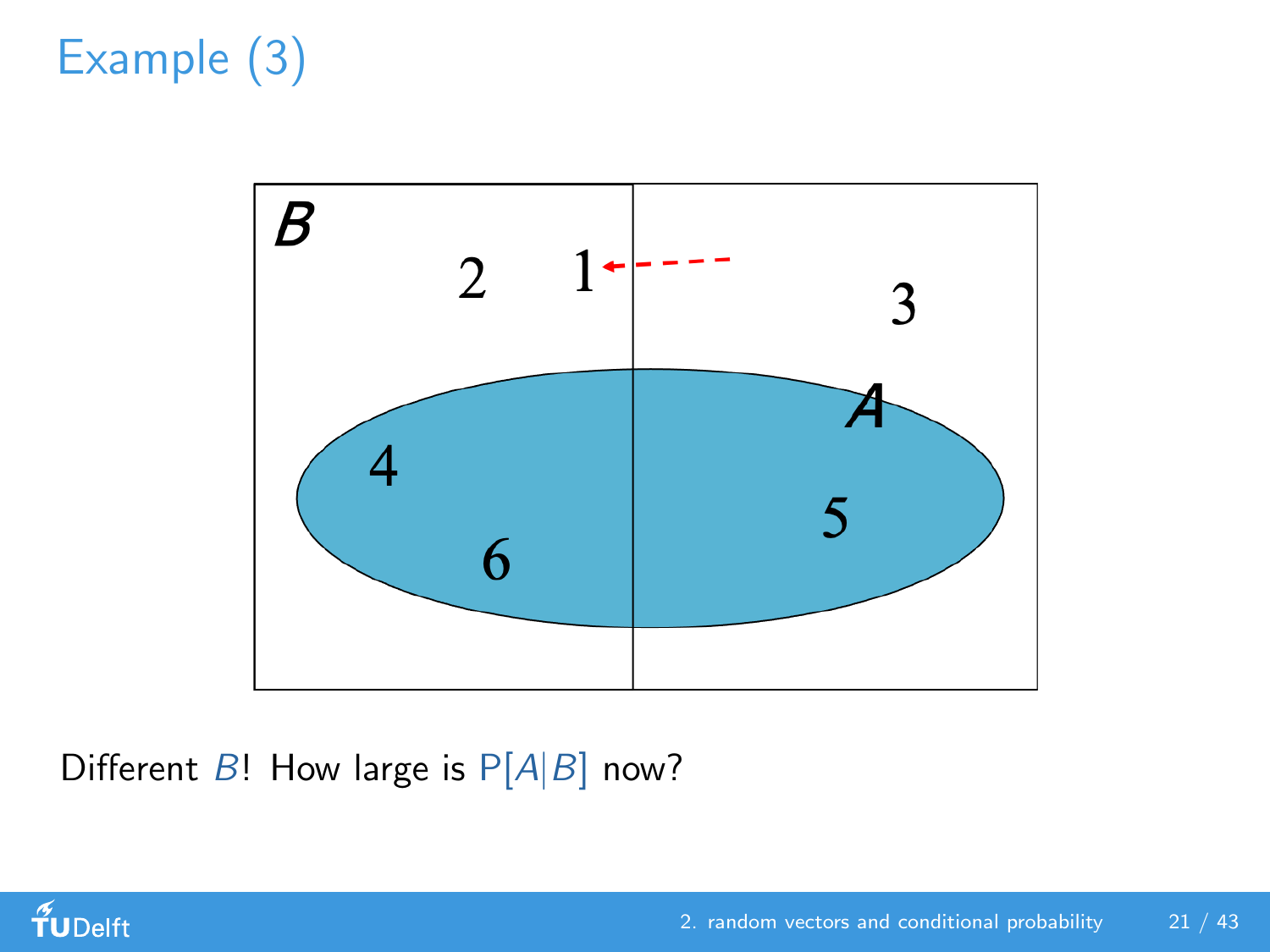# Ch.7 Conditional probability models

Starting from the conditional probability, we can also define the conditional CDF:

• Conditional probability (Bayes' theorem)

$$
P[A|B] = \frac{P[A,B]}{P[B]} = \frac{P[B|A]P[A]}{P[B]}
$$

• Conditional CDF

Let event  $A = \{X \le x\}$ . Then

 $P[A|B] = P[X \le x|B]$ .

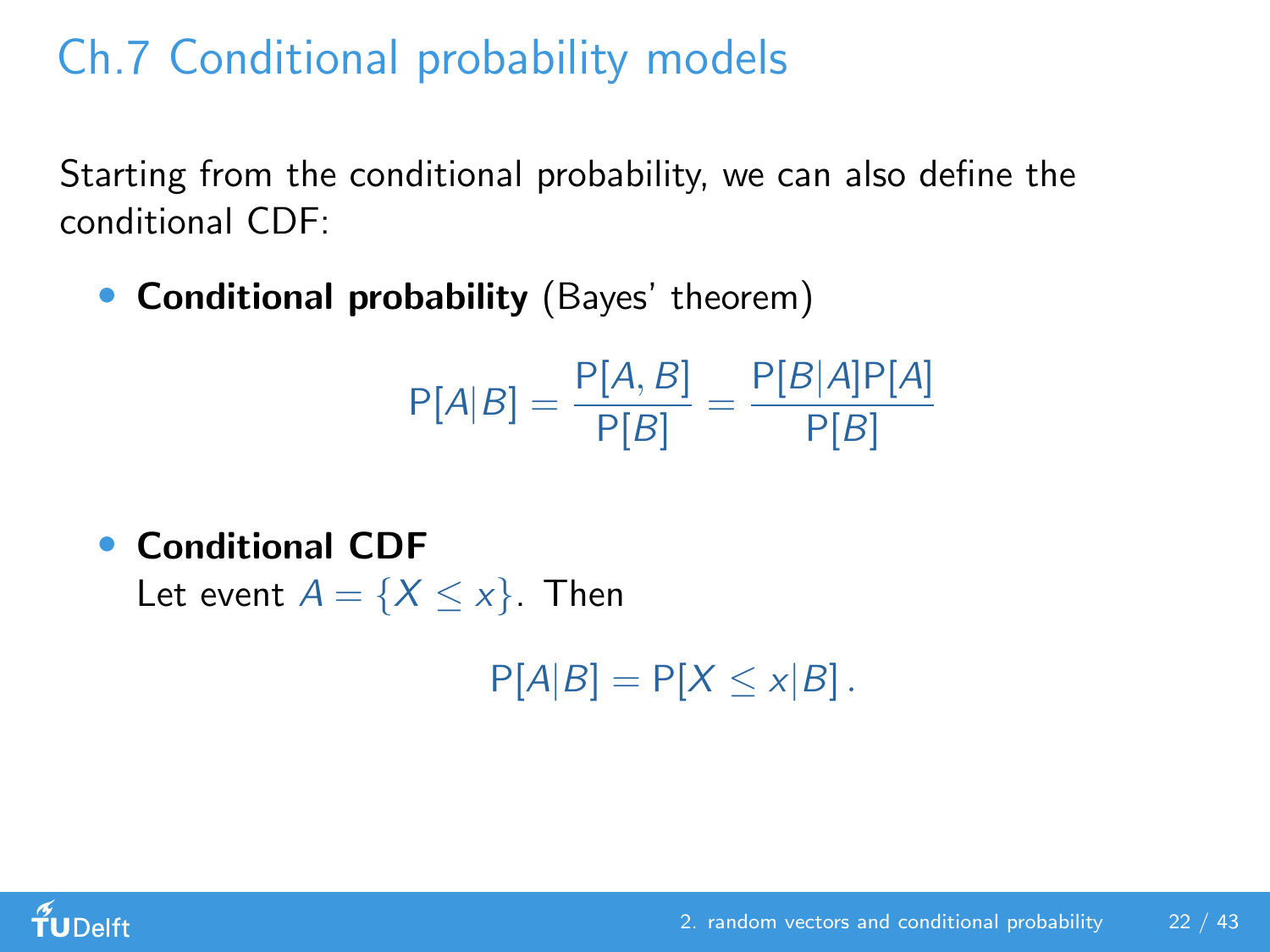# Conditioning the CDF, PMF and PDF by an event

CDF, PMF and PDF conditioned by an event:

- Conditional CDF:  $F_{X|B}(x) = P[X \le x|B]$
- Conditional PMF:  $P_{X|B}(x) = P[X = x|B]$
- Conditional PDF:  $f_{X|B}(x) = \frac{dF_{X|B}(x)}{dx}$

Conditioning by an event changes the probabilities:

$$
P_{X|B}(x) = \begin{cases} \frac{P_X(x)}{P[B]} & x \in B \\ 0 & \text{otherwise} \end{cases} \qquad f_{X|B}(x) = \begin{cases} \frac{f_X(x)}{P[B]} & x \in B \\ 0 & \text{otherwise} \end{cases}
$$

Those outcomes x where  $x \notin B$  will get zero probability, while those outcomes x where  $x \in B$  will get proportionally higher.

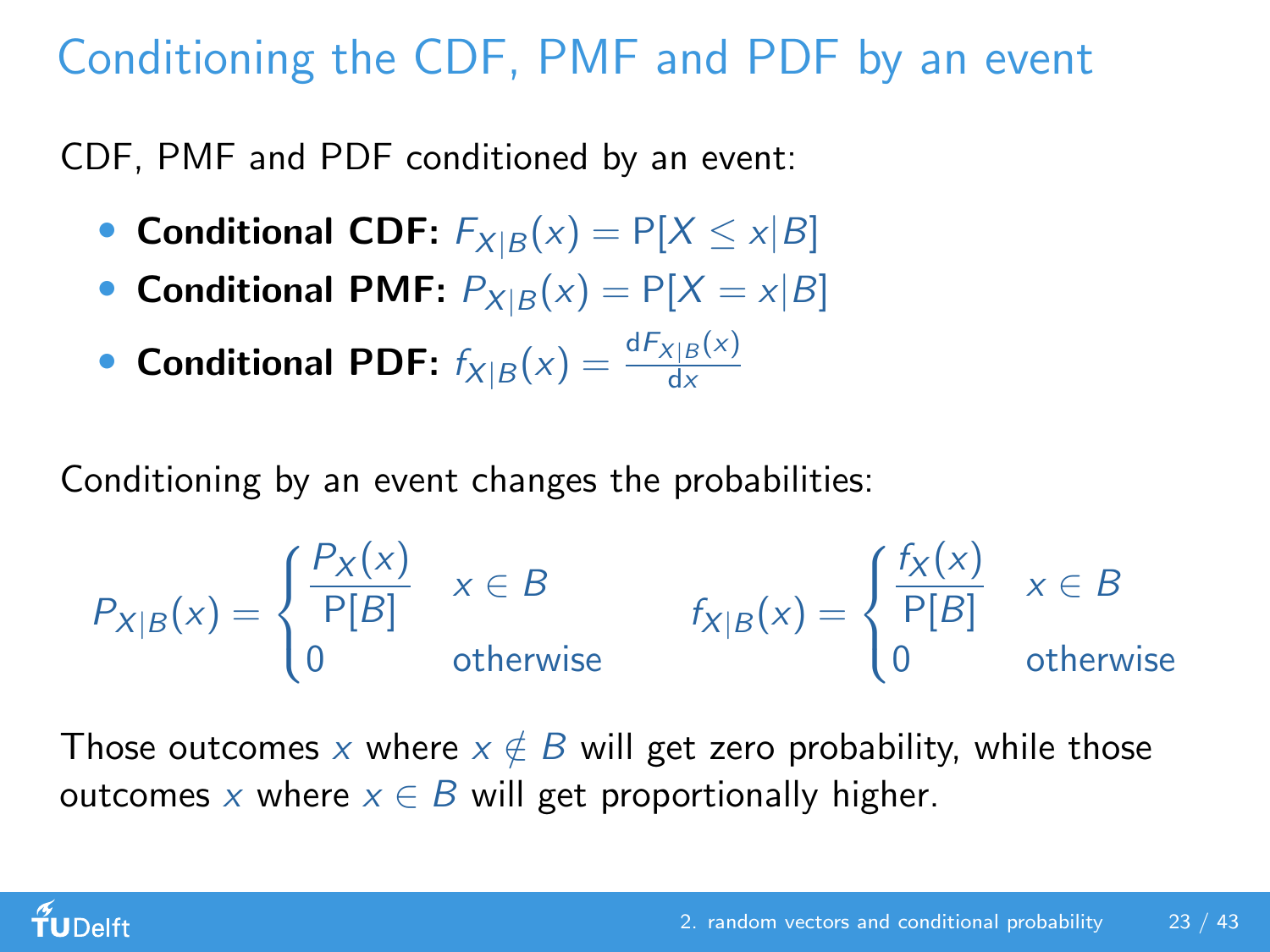## Example: calculating the conditional PMF

Let  $X$  be the time in integer minutes one waits for a bus:

$$
P_X(x) = \begin{cases} \frac{1}{20} & x = 1, 2, \dots, 20\\ 0 & \text{otherwise.} \end{cases}
$$

Suppose the bus has not arrived by the 6th minute. What is the conditional PMF of the waiting time?

Let  $\overline{A}$  be the event that the bus has not vet arrived after 6 minutes:  $P[A] = 14/20$ .

$$
P_{X|X>6}(x) = P_{X|A}(x) = \begin{cases} \frac{1/20}{14/20} = \frac{1}{14} & x = 7, 8, ..., 20\\ 0 & \text{otherwise.} \end{cases}
$$

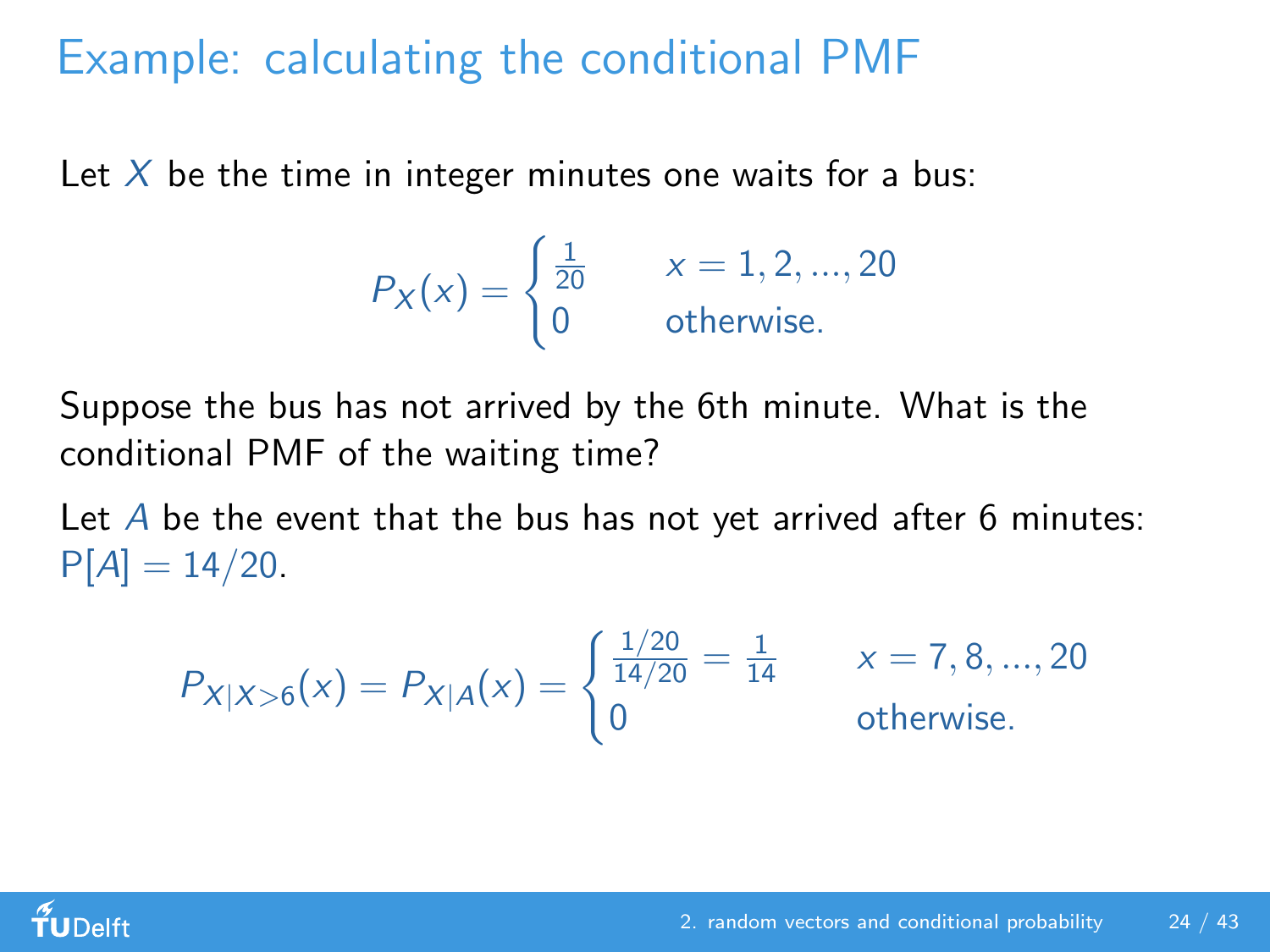# Exercise 7.1.1

#### Discrete random variable  $X$  has  $\mathsf{CDF}$  $F_X(x) =$  $\sqrt{ }$  $\Big\}$  $\overline{\mathcal{L}}$ 0  $x < -3$ , 0.4  $-3 \le x < 5$ , 0.8  $5 \le x < 7$ , 1  $x \geq 7$ .

Find the conditional CDF  $F_{X|X>0}(x)$  and PMF  $P_{X|X>0}(x)$ .

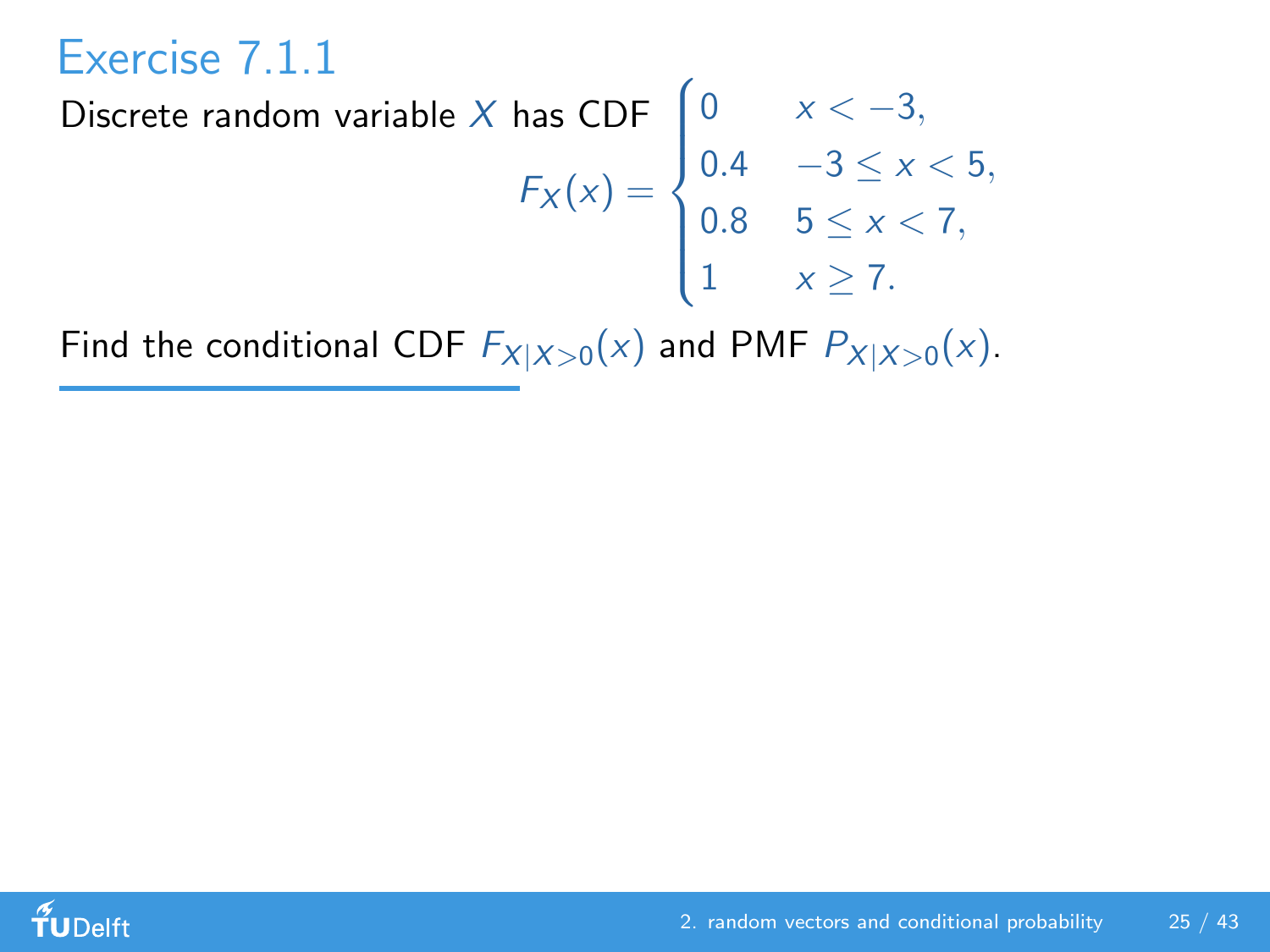# Exercise 7.1.1

#### Discrete random variable  $X$  has  $\mathsf{CDF}$  $F_X(x) =$  $\sqrt{ }$  $\Big\}$  $\overline{\mathcal{L}}$ 0  $x < -3$ , 0.4  $-3 \le x < 5$ , 0.8  $5 \le x < 7$ , 1  $x \geq 7$ .

Find the conditional CDF  $F_{X|X>0}(x)$  and PMF  $P_{X|X>0}(x)$ .

$$
P_X(x) = \begin{cases} 0.4 & x = -3, \\ 0.4 & x = 5, \\ 0.2 & x = 7, \\ 0 & \text{otherwise} \end{cases}
$$

Event  $B = \{X > 0\}$  has probability  $P[X > 0] = P_X(5) + P_X(7) = 0.6$ .

$$
P_{X|X>0}(x) = \begin{cases} \frac{P_X(x)}{P[X>0]} & x \in B, \\ 0 & \text{otherwise} \end{cases} = \begin{cases} 2/3 & x = 5, \\ 1/3 & x = 7 \\ 0 & \text{otherwise} \end{cases}
$$

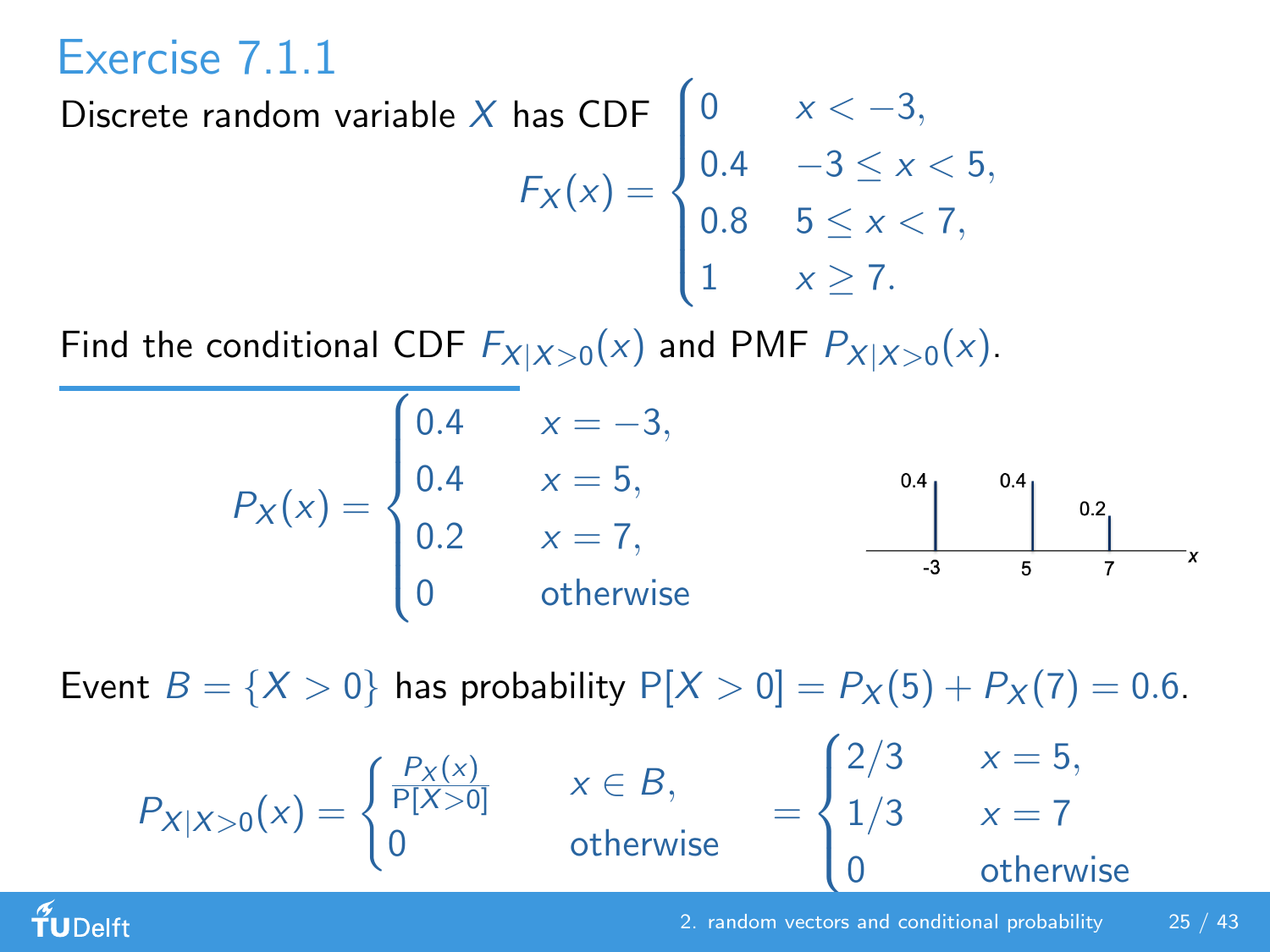# PDF & PMF with a partition

Let  $B_1, B_2, \cdots, B_M$  be M different (non-overlapping) events, together covering all possible outcomes  $S_X$ : a partition.

The law of total probability says

(discrete) 
$$
P_X(x) = \sum_{i=1}^{M} P_{X|B_i}(x)P(B_i)
$$
  
(continuous)  $f_X(x) = \sum_{i=1}^{M} f_{X|B_i}(x)P(B_i)$ 

$$
E[X] = \sum_{i=1}^{M} E[X|B_i]P[B_i]
$$

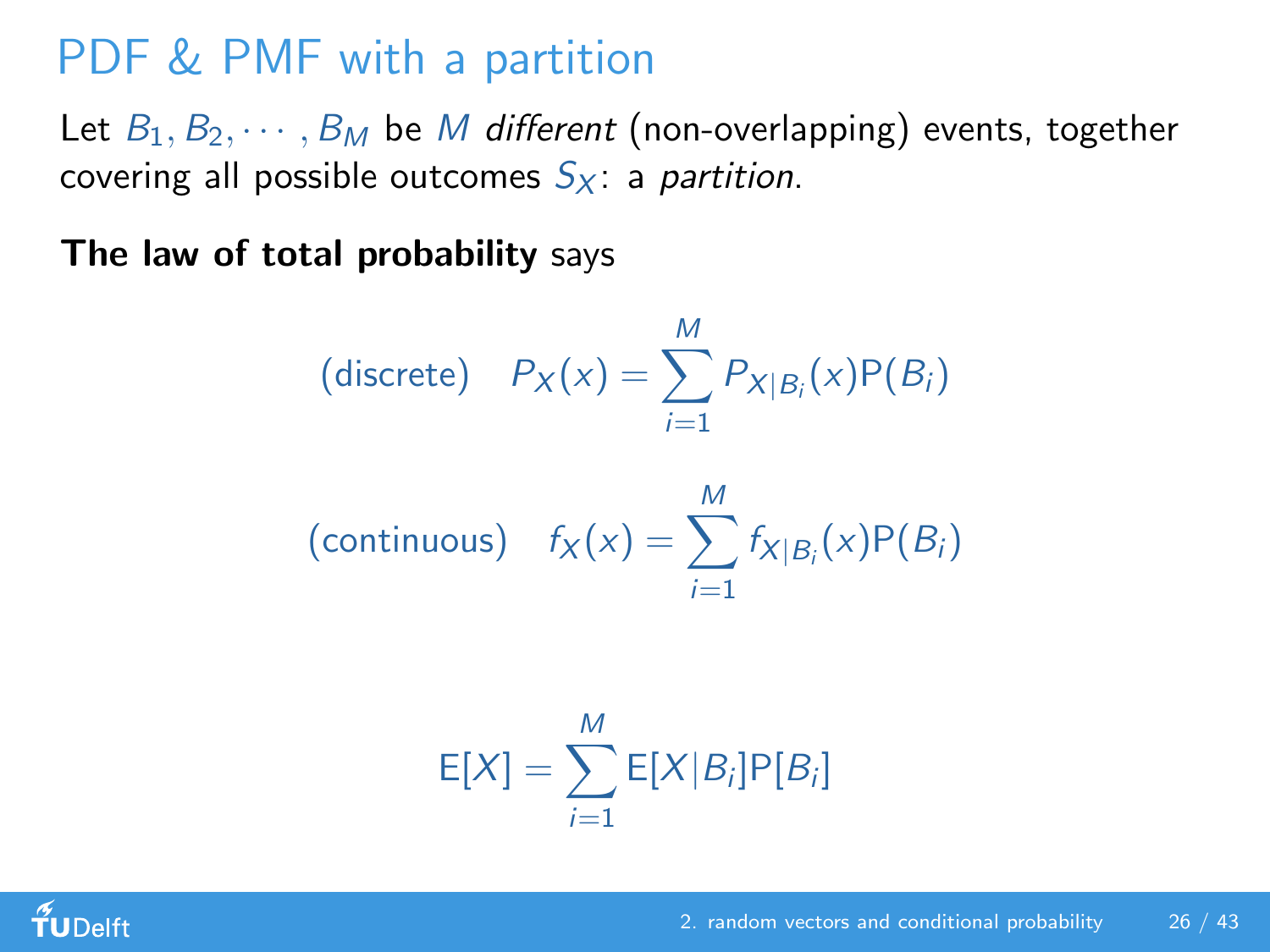# PDF & PMF with a partition

Example The height  $H$  of a Male is Gaussian(180,10). The height  $H$  of a Female is Gaussian(170,10). There are 4 times more Males than Females in class.

 $P(M) = 4/5$ ,  $P(F) = 1/5$ 

$$
f_{H|M}(h) = \frac{1}{100\sqrt{2\pi}}e^{-(h-180)^2/200}, \quad f_{H|F}(h) = \frac{1}{100\sqrt{2\pi}}e^{-(h-170)^2/200}.
$$

Then

$$
f_H(h) = f_{H|M}(h)P(M) + f_{H|F}(h)P(F)
$$
  
\n
$$
E[H] = E[H|M]P[M] + E[H|F]P[F] = 180 \cdot \frac{4}{5} + 170 \cdot \frac{1}{5}
$$

 $4 \frac{\times 10^{-3}}{2}$ 

1 5

 $100$ 

200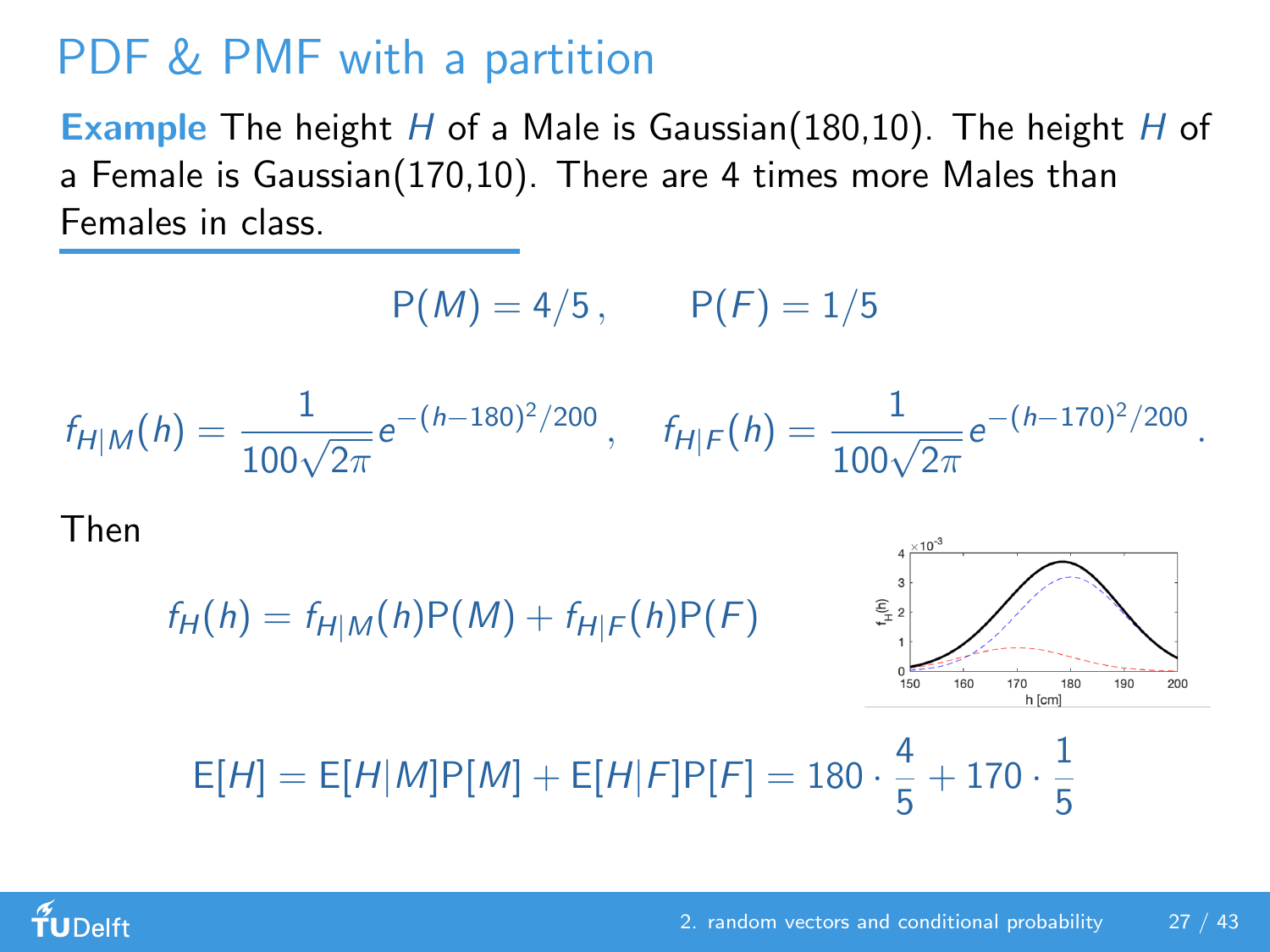# Conditioning multiple RVs by an event

For RVs  $X$  and  $Y$  and event  $B$ , the joint conditional PMF and PDF are given by

$$
P_{X,Y|B}(x,y) = P[X=x, Y=y|B] = \begin{cases} \frac{P_{X,Y}(x,y)}{P[B]} & (x,y) \in B \\ 0 & \text{otherwise} \end{cases}
$$
  

$$
f_{X,Y|B}(x,y) = \begin{cases} \frac{f_{X,Y}(x,y)}{P[B]} & (x,y) \in B \\ 0 & \text{otherwise} \end{cases}
$$

Those outcomes x and y where  $(x, y) \notin B$  will get zero probability, while those outcomes x and y where  $(x, y) \in B$  will get proportionally higher.

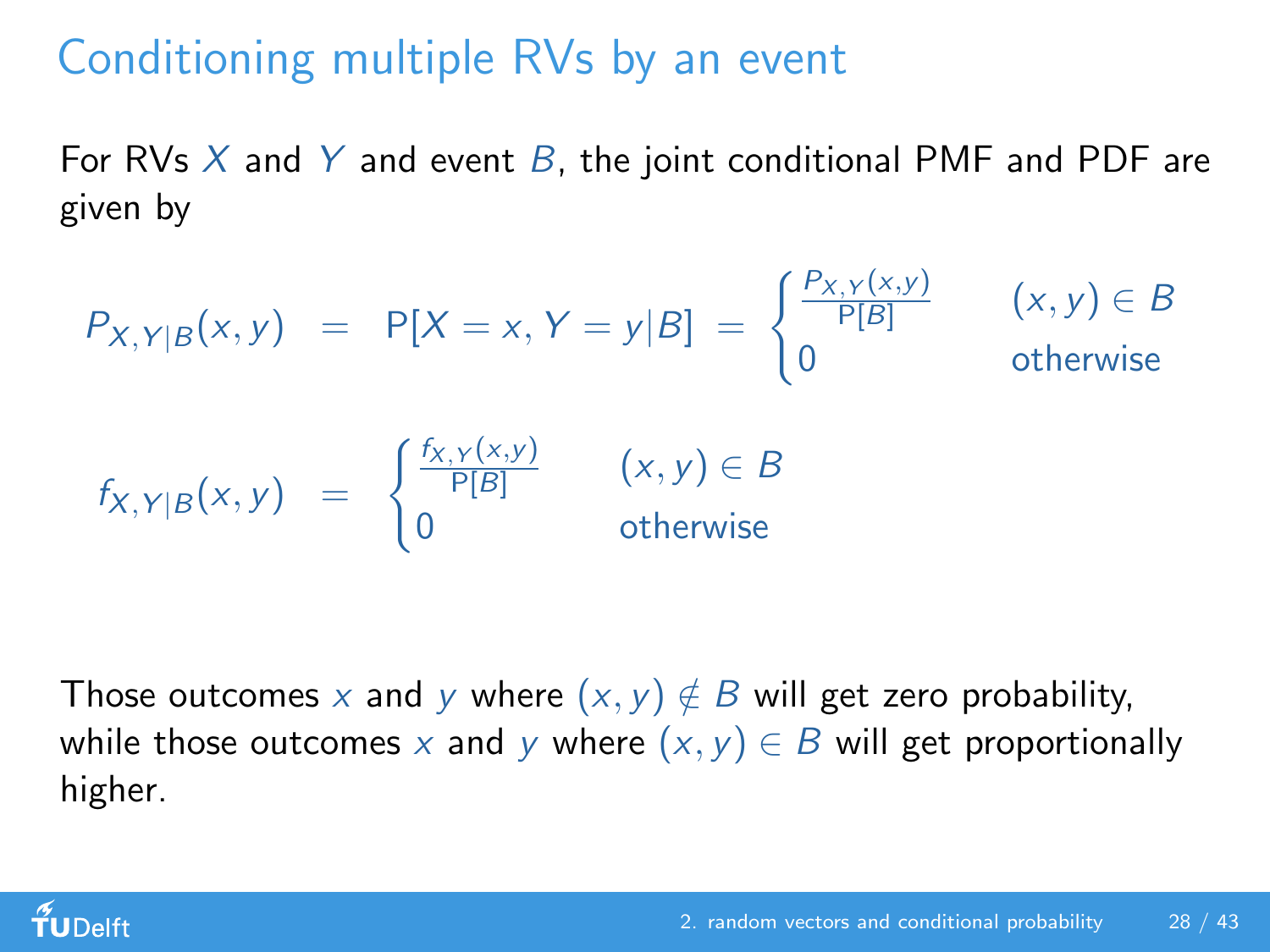#### Exercise – Conditional PDF

 $X$  and Y are RVs with joint PDF

$$
f_{X,Y}(x,y) = \begin{cases} \frac{1}{15} & 0 \le x \le 5, 0 \le y \le 3\\ 0 & \text{otherwise.} \end{cases}
$$

Calculate the conditional PDF  $f_{X,Y|B}(x, y)$  with  $B = \{X + Y \ge 4\}.$ 

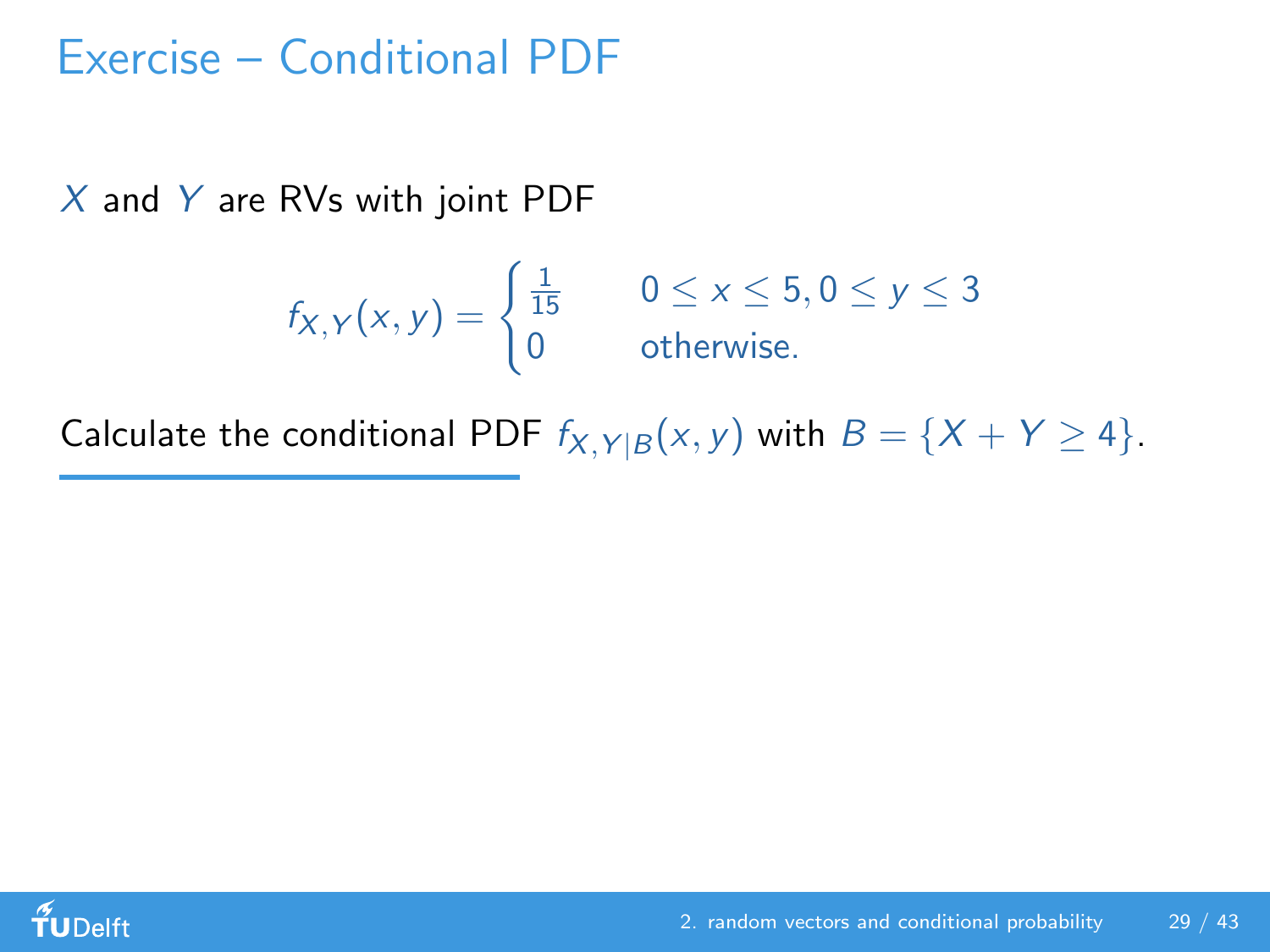#### Exercise – Conditional PDF

 $X$  and Y are RVs with joint PDF

$$
f_{X,Y}(x,y) = \begin{cases} \frac{1}{15} & 0 \le x \le 5, 0 \le y \le 3\\ 0 & \text{otherwise.} \end{cases}
$$

Calculate the conditional PDF  $f_{X,Y|B}(x, y)$  with  $B = \{X + Y \ge 4\}.$ 



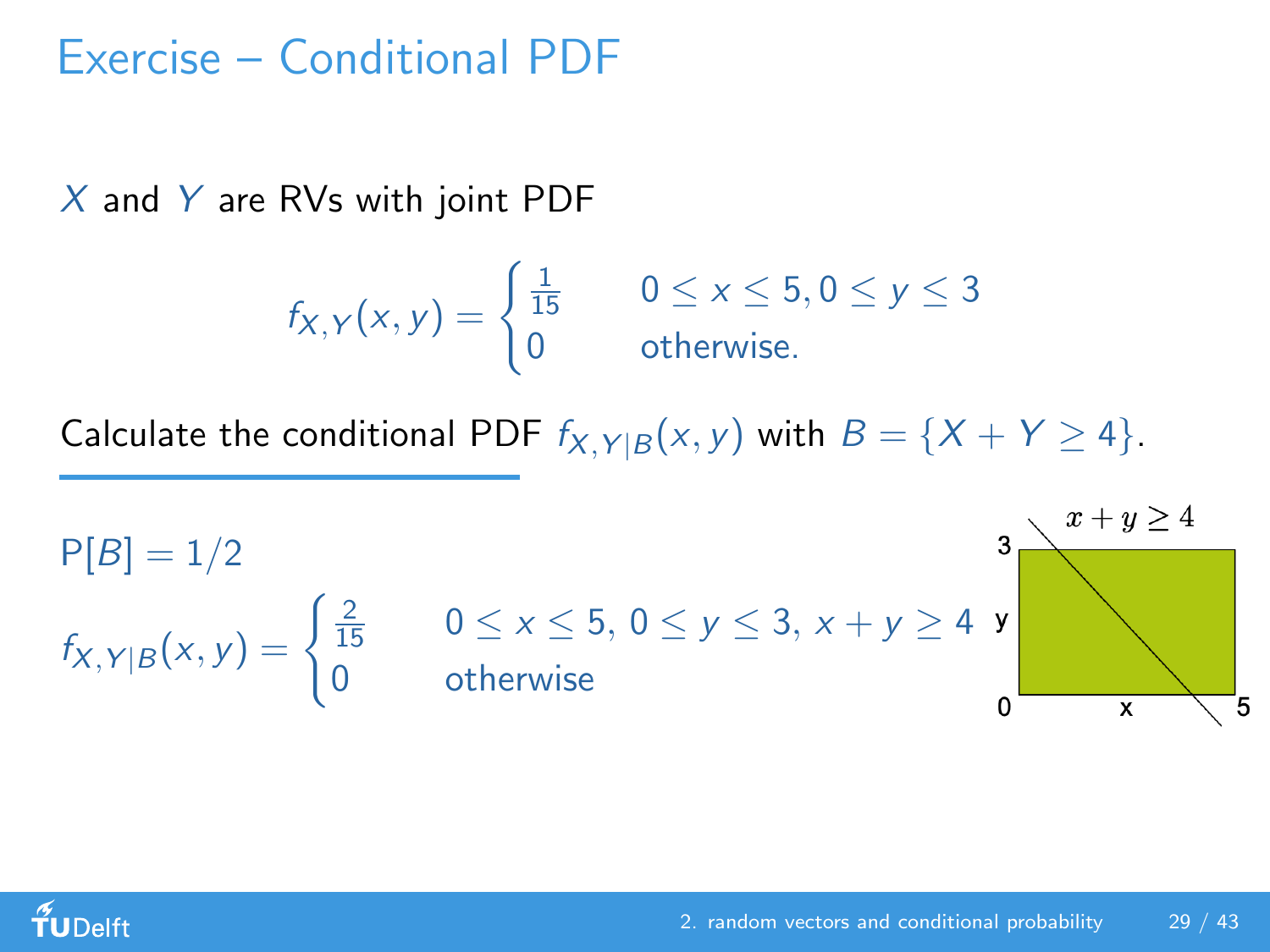# Conditional expectations

For RVs  $X$  and  $Y$  and event  $B$ , the conditional expected value of  $g(X, Y)$  given event B is given by

$$
E[g(X, Y)|B] = \sum_{x \in S_X} \sum_{y \in S_Y} g(x, y) P_{X, Y|B}(x, y)
$$

$$
E[g(X, Y)|B] = \int_{-\infty}^{\infty} \int_{-\infty}^{\infty} g(x, y) f_{X, Y|B}(x) \mathrm{d}x \mathrm{d}y
$$

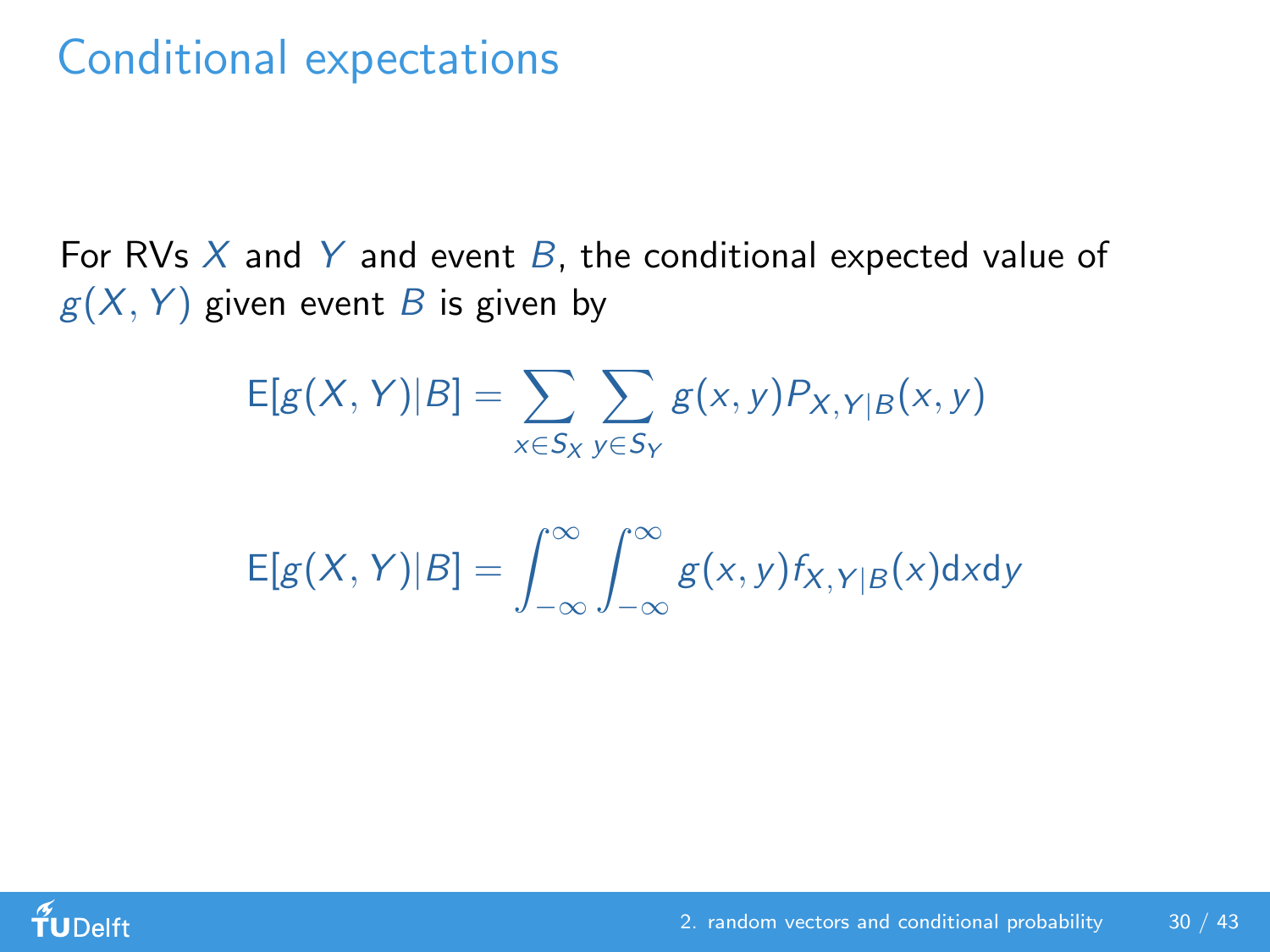# Exercise – Conditional PDF

 $X$  and Y are RVs with joint PDF

 $f_{X,Y}(x, y) = \begin{cases} \frac{1}{15} & 0 \leq x \leq 5, 0 \leq y \leq 3 \\ 0 & \text{otherwise} \end{cases}$ 0 otherwise.



The conditional PDF  $f_{X, Y|B}(x, y)$  with  $B = \{X + Y > 4\}$  is



 $0 \le x \le 5, 0 \le y \le 3, x + y \ge 4$ **otherwise** 

Calculate  $E[XY|B]$ 

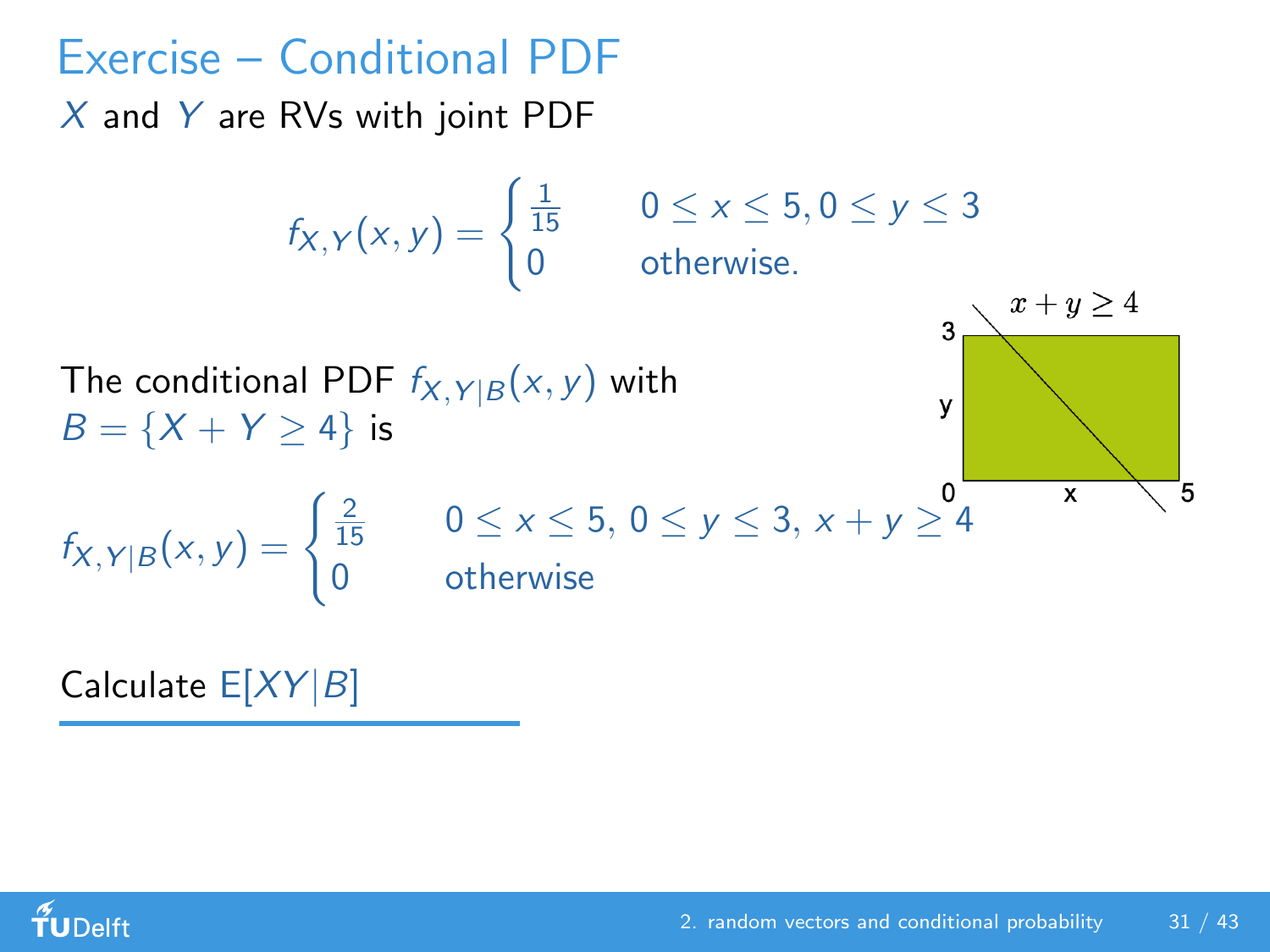# Exercise – Conditional PDF

 $X$  and Y are RVs with joint PDF

 $f_{X,Y}(x, y) = \begin{cases} \frac{1}{15} & 0 \leq x \leq 5, 0 \leq y \leq 3 \\ 0 & \text{otherwise} \end{cases}$ 0 otherwise.





$$
f_{X,Y|B}(x,y) = \begin{cases} \frac{2}{15} & 0 \le x \le 5, \ 0 \le y \le 3, \\ 0 & \text{otherwise} \end{cases}
$$

Calculate  $E[XY|B]$ 

$$
E[XY|B] = \int_0^3 \int_{4-y}^5 xy \frac{2}{15} dx dy = \cdots
$$

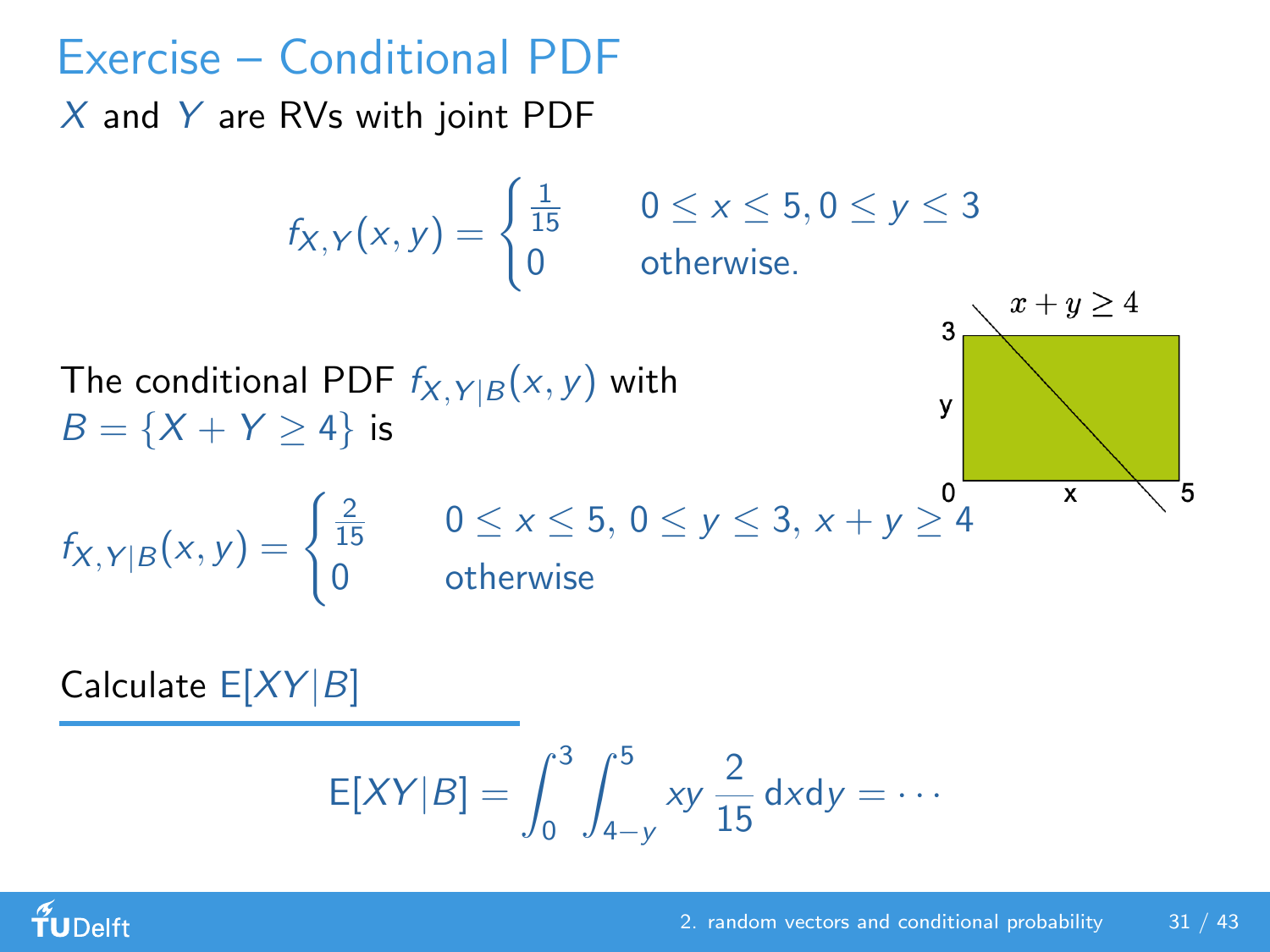# Conditioning by a random variable

So far we conditioned on an event  $(x, y) \in B$ .

Special case: conditioning on partial knowledge on one of the variables:  $B = \{X = x\}$  or  $B = \{Y = y\}.$ 

For example: knowing  $Y = y$  completely determines RV Y, and changes the knowledge we have about X (assuming Y and X are not independent).

**Conditional PMF:**  $P_{X|Y}(x|y) = \frac{P_{X,Y}(x,y)}{P_Y(y)}$ 

**Conditional PDF:** 
$$
f_{X|Y}(x|y) = \frac{f_{X,Y}(x,y)}{f_Y(y)}
$$

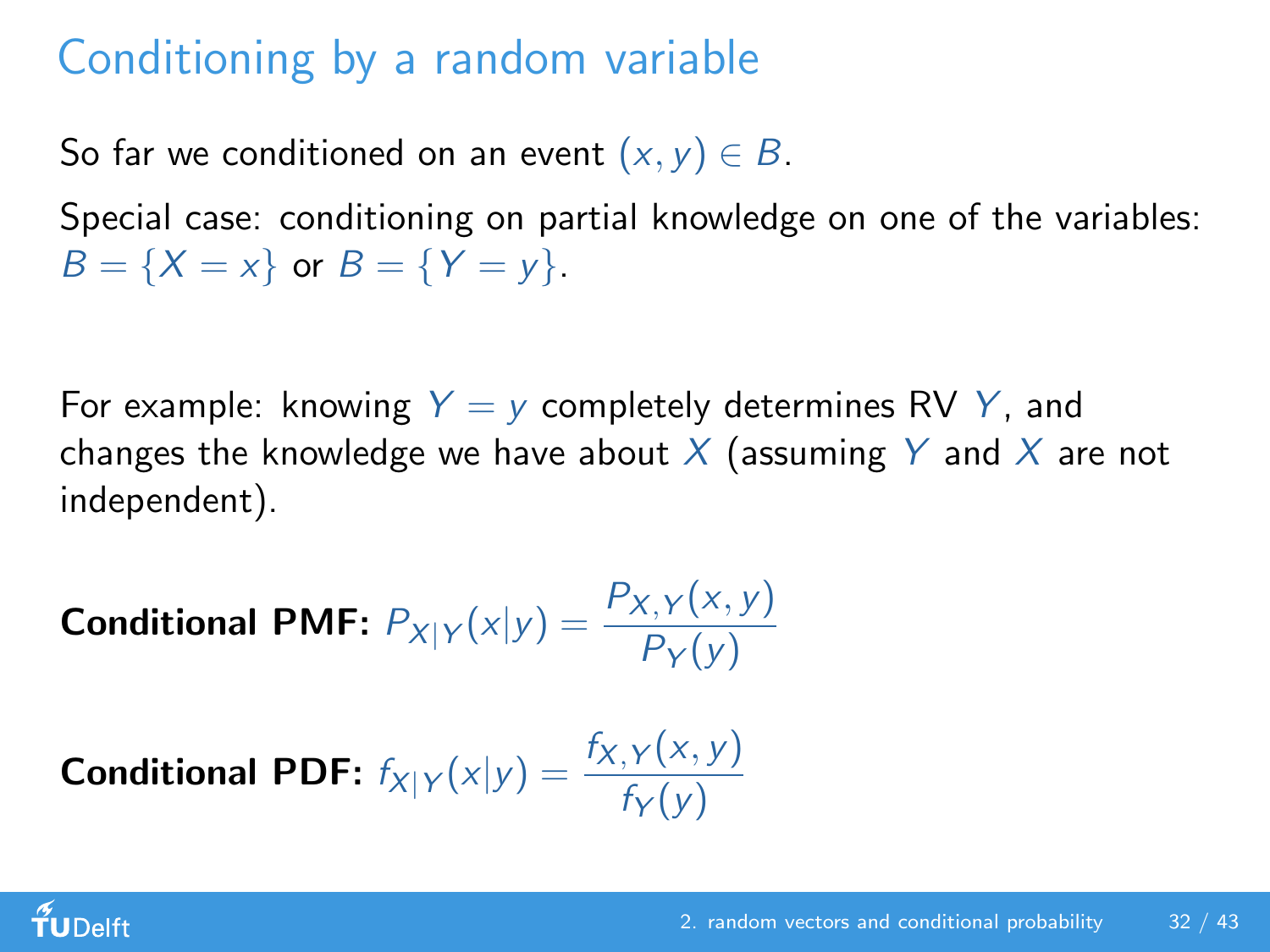#### Exercise 7.4.4

 $Z$  is a Gaussian(0,1) noise random variable that is independent of  $X$ , and  $Y = X + Z$  is a noisy observation of X. What is the conditional PDF  $f_{Y|X}(y|x)$ ?

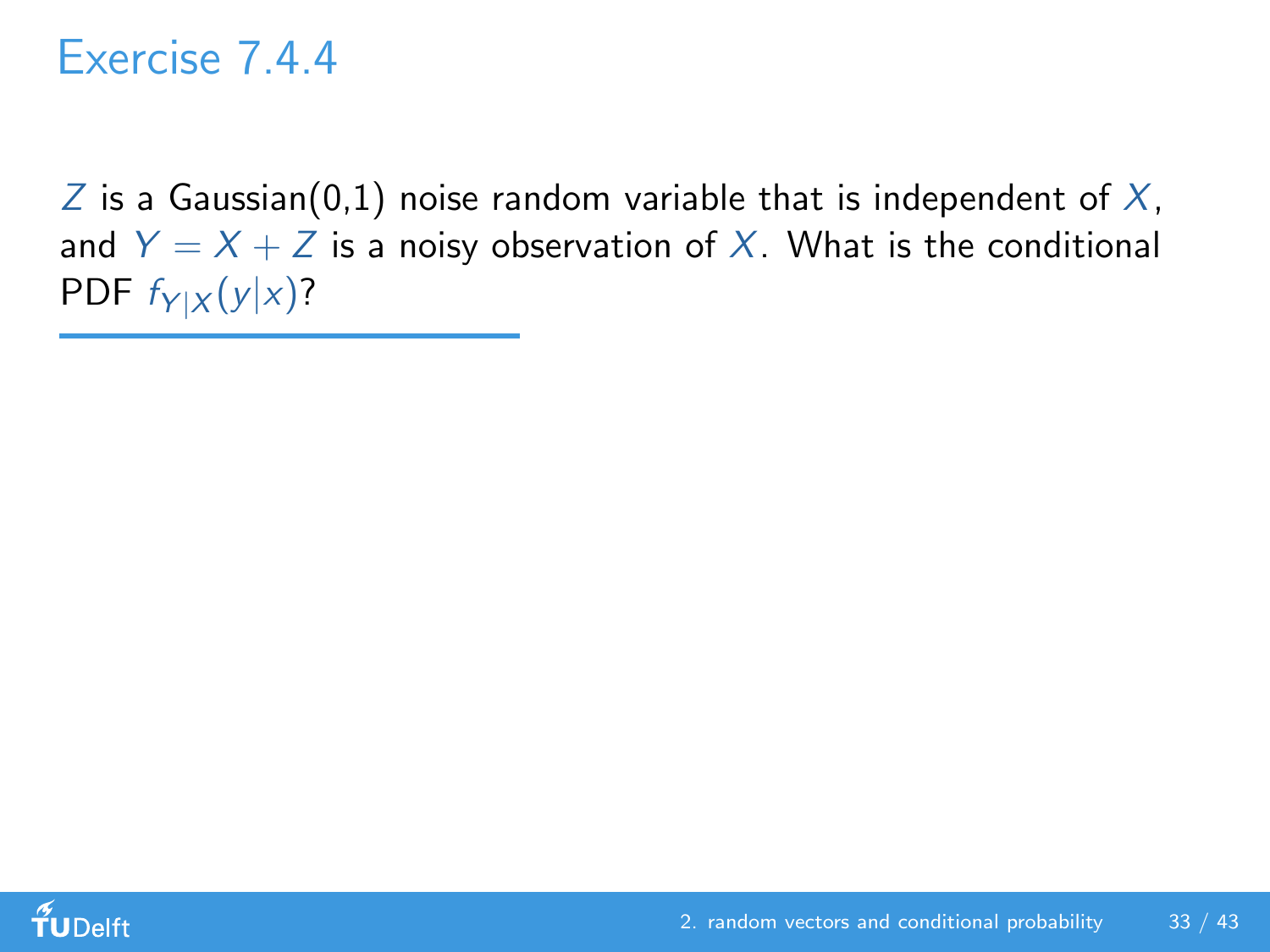#### Exercise 7.4.4

Z is a Gaussian(0,1) noise random variable that is independent of  $X$ , and  $Y = X + Z$  is a noisy observation of X. What is the conditional PDF  $f_{Y|X}(y|x)$ ?

Given  $X = x$ , we know that  $Y = x + Z$ .

Z is Gaussian(0,1). Adding x will shift the mean to x.

Thus, Y is Gaussian $(x,1)$ :

$$
f_{Y|X}(y|x) = \frac{1}{\sqrt{2\pi}}e^{-(y-x)^2/2}
$$

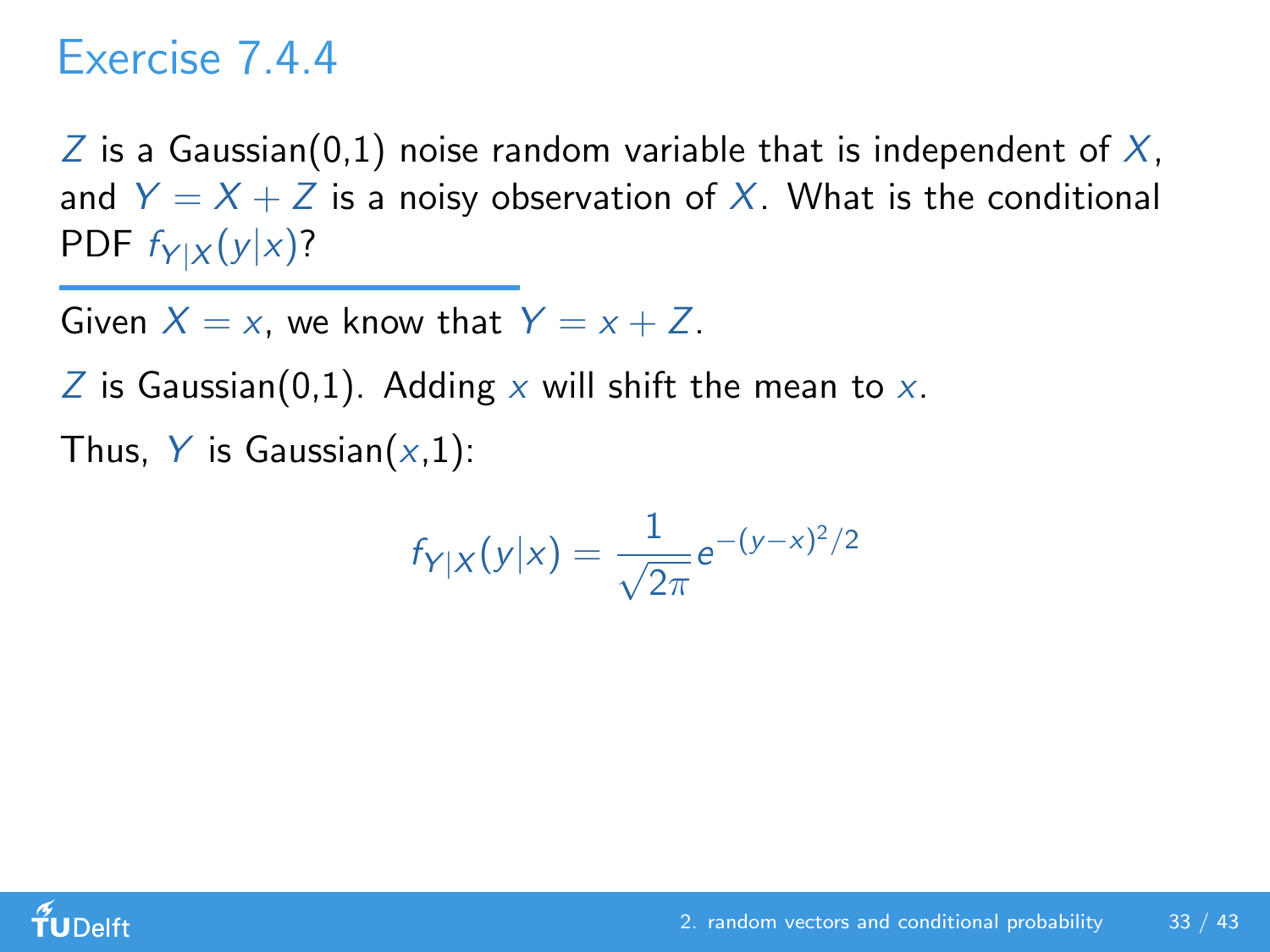### Exercise 7.4.4

 $Z$  is a Gaussian(0,1) noise random variable that is independent of  $X$ , and  $Y = X + Z$  is a noisy observation of X. What is the conditional PDF  $f_{Y|X}(y|x)$ ?

More "systematic" approach:

$$
F_{Y|X}(y|x) = P[Y \le y|X = x]
$$
  
\n
$$
= P[x + Z \le y|X = x]
$$
  
\n
$$
= P[x + Z \le y] \quad (Z \text{ independent of } X)
$$
  
\n
$$
= P[Z \le y - x]
$$
  
\n
$$
= F_Z(y - x)
$$
  
\n
$$
f_{Y|X}(y|x) = \frac{dF_{Y|X}(y|x)}{dy} = \frac{dF_Z(y - x)}{dy} = f_Z(y - x).
$$

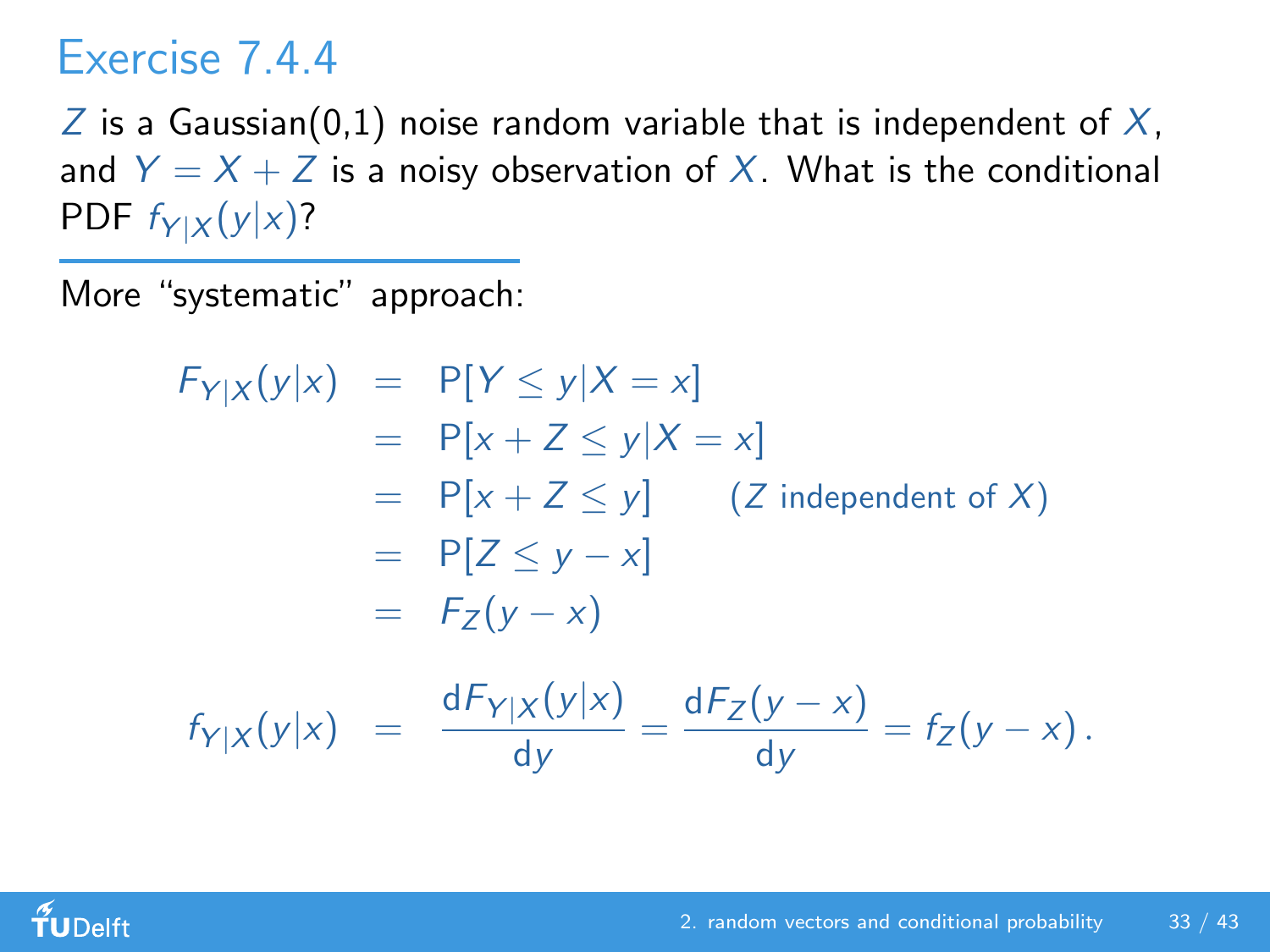Conditional expectation Discrete random variables:

$$
E[g(X, Y)|Y = y] = \sum_{x \in S_X} g(x, y) P_{X|Y}(x|y)
$$

If  $X$  and  $Y$  are independent, then

$$
P_{X|Y}(x|y) = P_X(x), \text{ and } P_{Y|X}(y|x) = P_Y(y)
$$
  
\n
$$
E[X|Y = y] = \sum_{x \in S_X} x P_{X|Y}(x|y) = \sum_{x \in S_X} x P_X(x) = E[X]
$$

Continuous random variables: similarly,

$$
E[g(X, Y)|Y = y] = \int_{-\infty}^{\infty} g(x, y) f_{X|Y}(x|y) dx
$$

If  $X$  and  $Y$  are independent, then

 $\tilde{\mathbf{f}}$ UDelft

$$
E[X|Y = y] = \int_{-\infty}^{\infty} x f_{X|Y}(x|y) dx = \int_{-\infty}^{\infty} x f_X(x) dx = E[X]
$$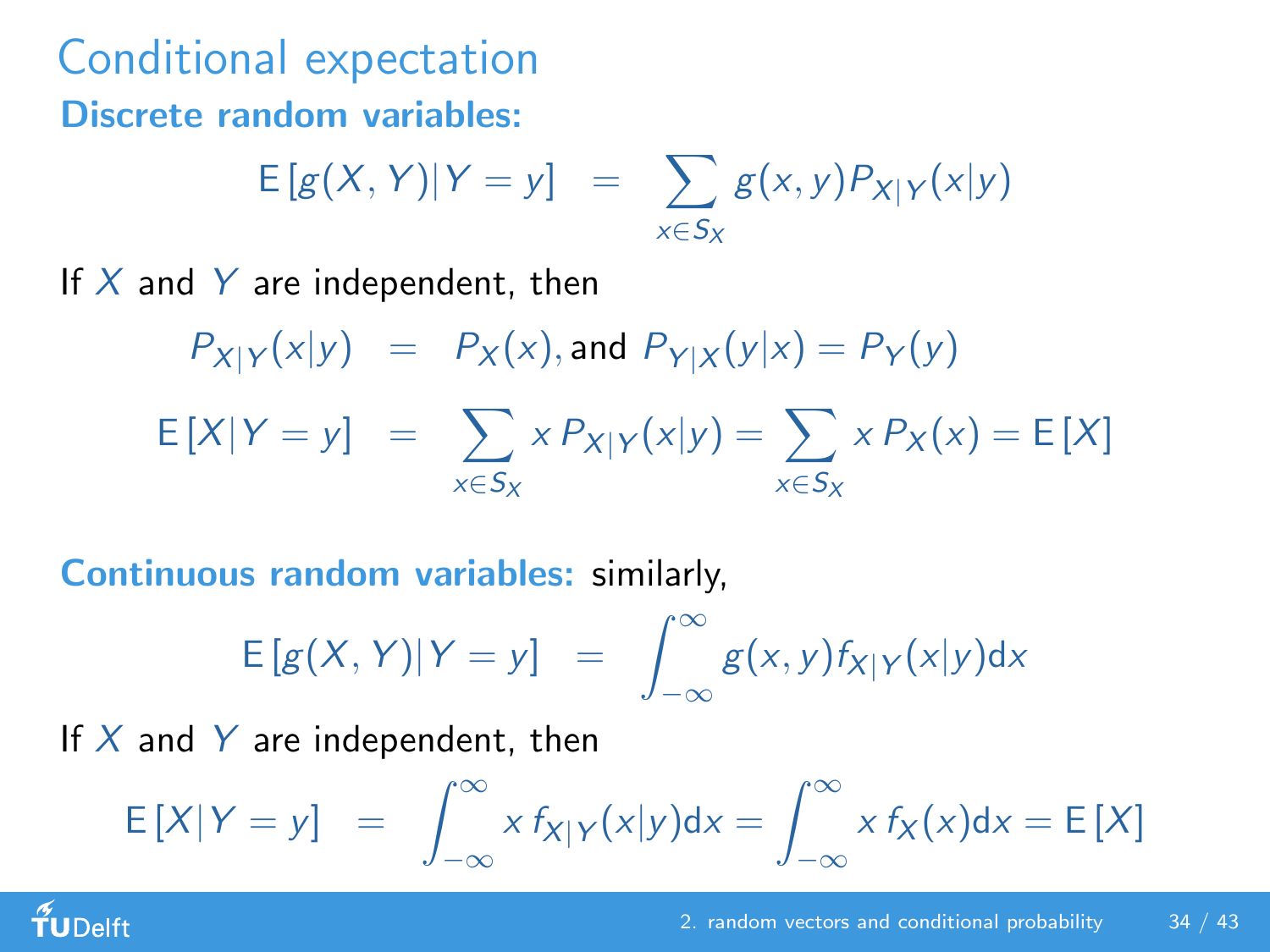

Find the conditional PDFs  $f_{X|Y}(x|y)$  and  $f_{Y|X}(y|x)$ .

$$
f_Y(y) = \int_{-\infty}^{\infty} f_{X,Y}(x,y)dx = \int_{y}^{1} 2 dx = 2(1-y), \text{ for } 0 \le y \le 1
$$
  

$$
f_X(x) = \int_{-\infty}^{\infty} f_{X,Y}(x,y)dy = \int_{0}^{x} 2 dy = 2x, \text{ for } 0 \le x \le 1.
$$

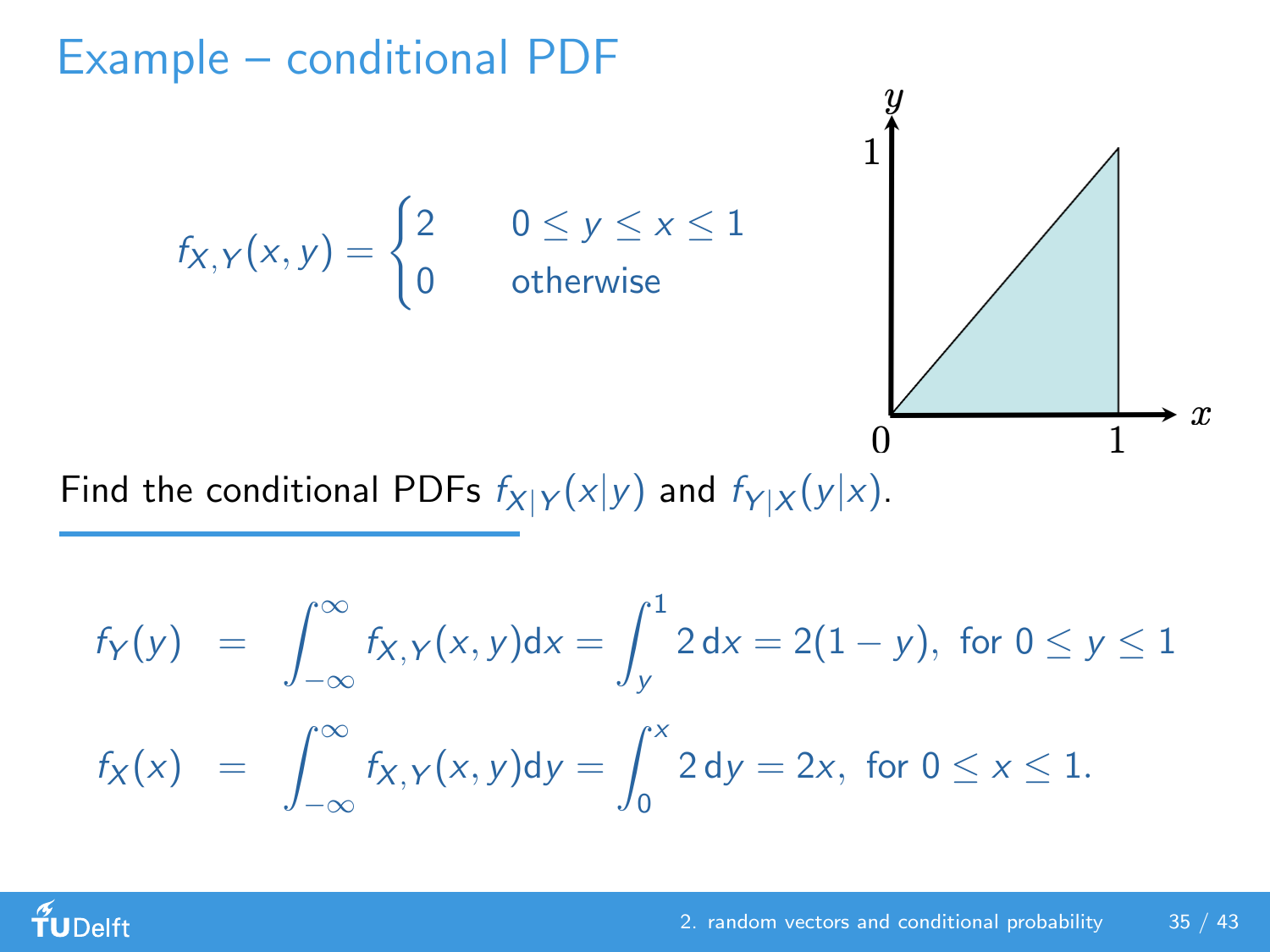Example – condițional PDF  $f_{X,Y}(x, y) = \begin{cases} 2 & 0 \le y \le x \le 1 \\ 0 & \text{otherwise} \end{cases}$ 0 otherwise

> $f_Y(y) = 2(1 - y)$ , for  $0 \le y \le 1$  $f_X(x) = 2x$ , for  $0 \le x \le 1$



$$
f_{Y|X}(y|x) = \frac{f_{X,Y}(x,y)}{f_X(x)} = \begin{cases} \frac{1}{x} & 0 \le y \le x \le T \\ 0 & \text{otherwise} \end{cases}
$$

$$
f_{X|Y}(x|y) = \frac{f_{X,Y}(x,y)}{f_Y(y)} = \begin{cases} \frac{1}{1-y} & 0 \le y \le x \le 1 \\ 0 & \text{otherwise.} \end{cases}
$$

(uniform PDFs!)

 $f$ UDelft

#### [2. random vectors and conditional probability](#page-0-0) 36 / 43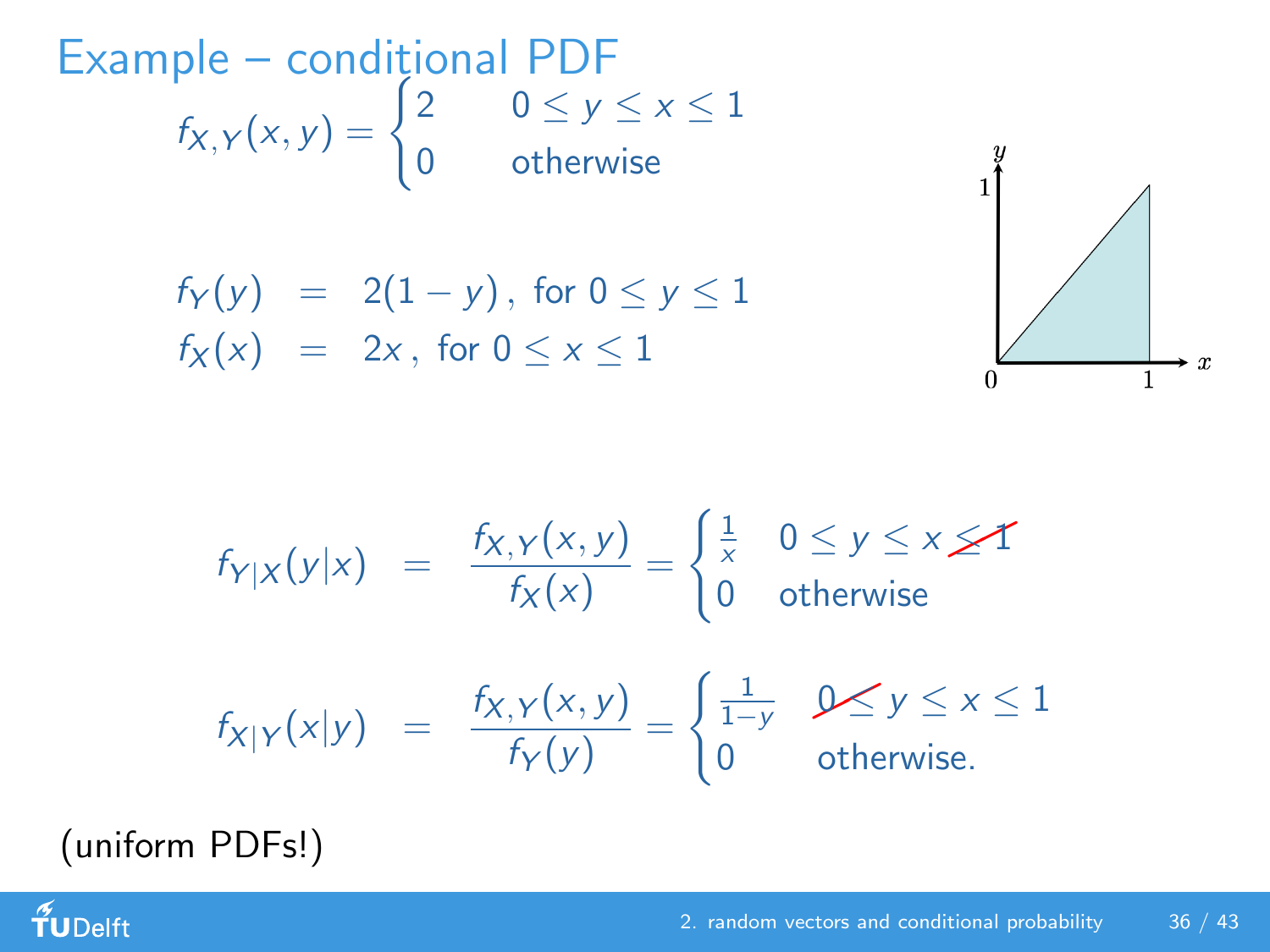# Example – conditional PDF

$$
f_{X,Y}(x,y) = \begin{cases} 2 & 0 \le y \le x \le 1 \\ 0 & \text{otherwise} \end{cases}
$$
  
\n
$$
f_{Y|X}(y|x) = \begin{cases} \frac{1}{x} & 0 \le y \le x \\ 0 & \text{otherwise} \end{cases}
$$
  
\n
$$
f_{X|Y}(x|y) = \begin{cases} \frac{1}{1-y} & y \le x \le 1 \\ 0 & \text{otherwise} \end{cases}
$$

Interpretation:

- $x = 0.5$ . Most likely value?  $f_{Y|X}(y)$ : any value  $0 \le y \le 0.5$
- $x = 0.01$ . Most likely value?  $f_{Y|X}(y)$ : any value  $0 \le y \le 0.01$

For dependent X and Y, knowledge of X changes knowledge on Y.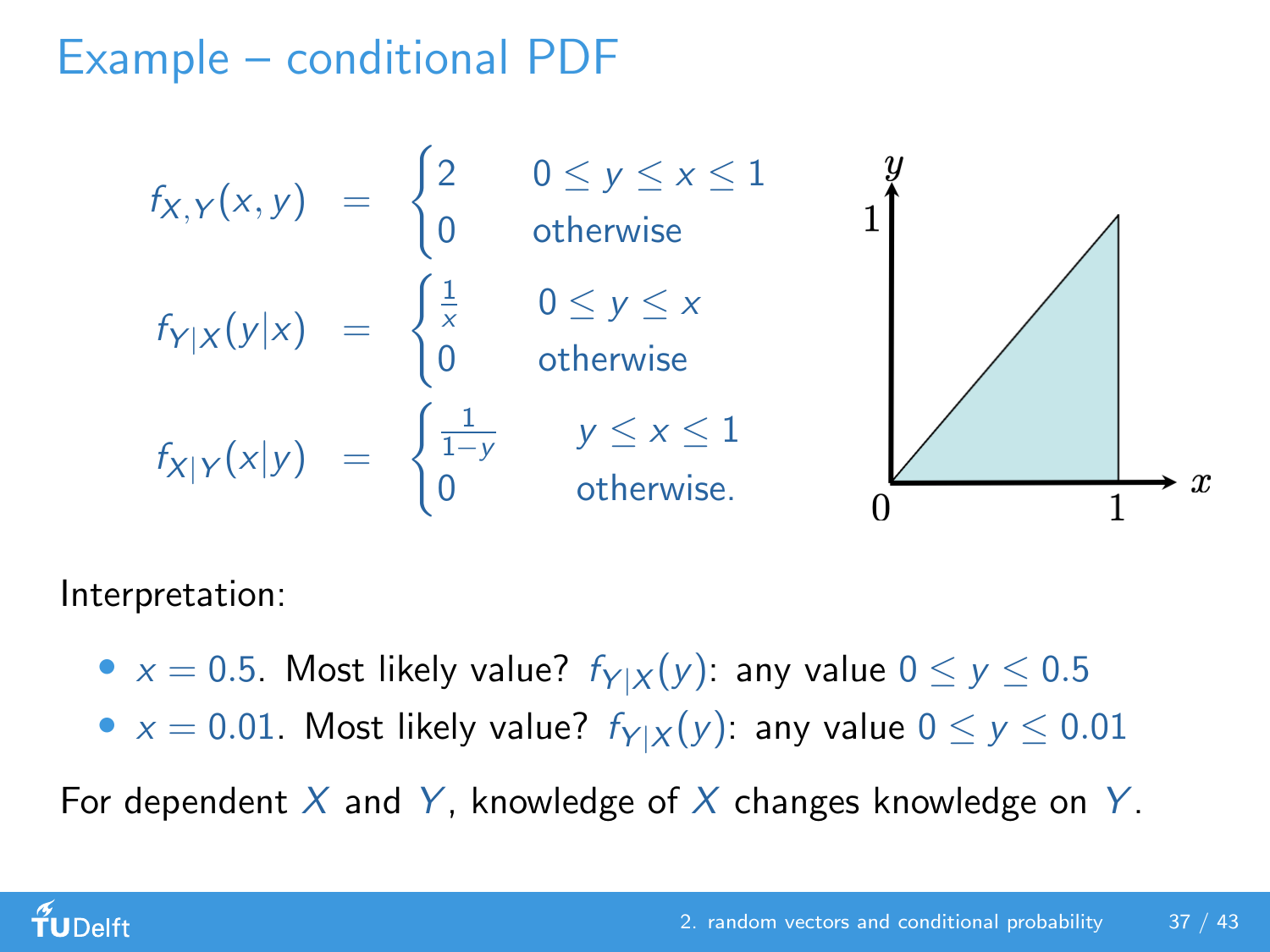# Example – conditional expected value

$$
f_{X,Y}(x,y) = \begin{cases} 2 & 0 \le y \le x \le 1 \\ 0 & \text{otherwise} \end{cases}
$$
  
\n
$$
f_{Y|X}(y|x) = \begin{cases} \frac{1}{x} & 0 \le y \le x \\ 0 & \text{otherwise} \end{cases}
$$
  
\n
$$
f_{X|Y}(x|y) = \begin{cases} \frac{1}{1-y} & y \le x \le 1 \\ 0 & \text{otherwise.} \end{cases}
$$

$$
E[X|Y = y] = \int_{-\infty}^{\infty} x f_{X|Y}(x|y) dx = \int_{y}^{1} \frac{x}{1 - y} dx = \left[ \frac{x^{2}}{2(1 - y)} \right]_{x = y}^{x = 1}
$$

$$
= \frac{1 + y}{2}
$$

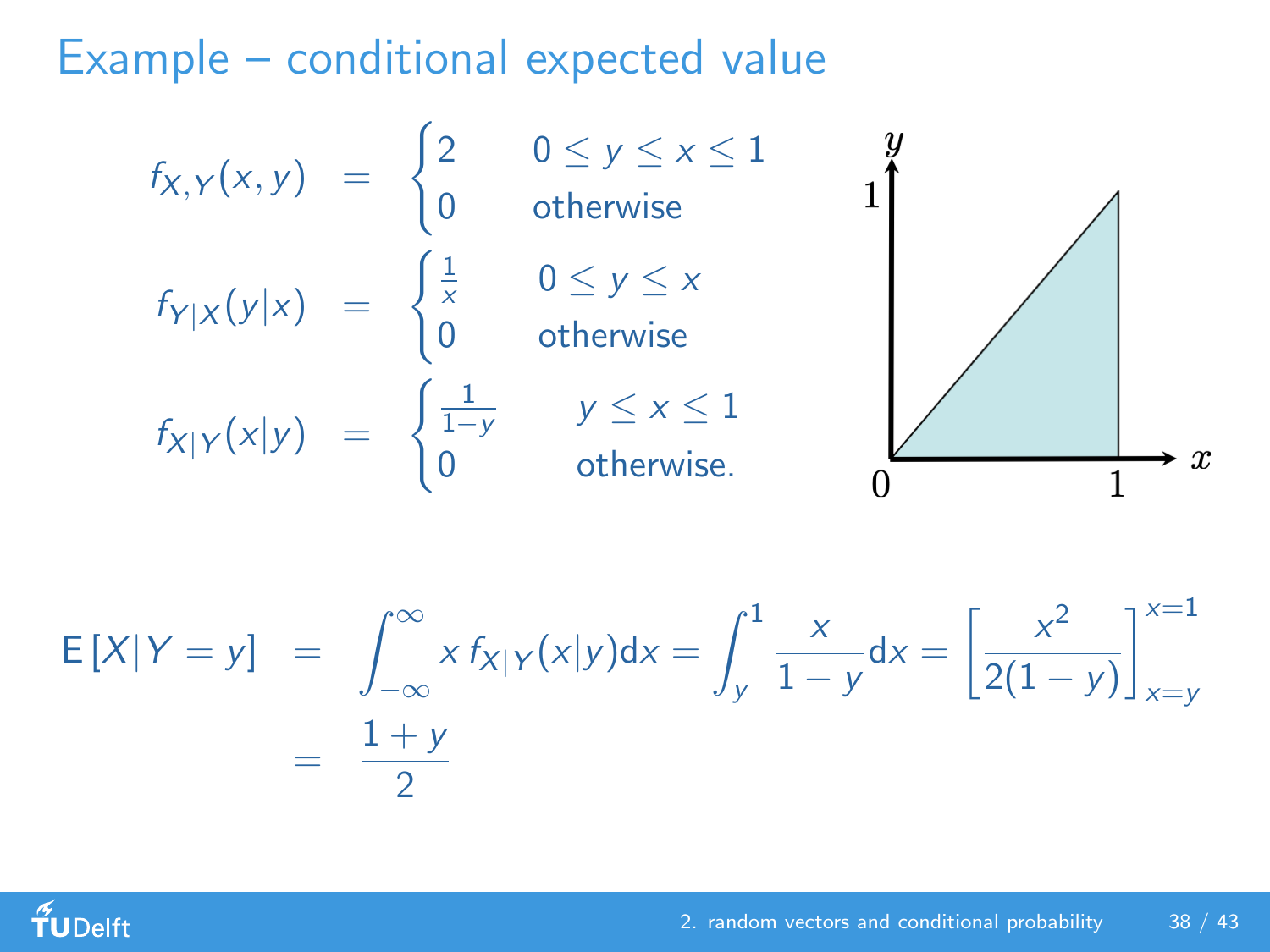# Conditional expectation

Notice the difference between

$$
E[X|Y=y] = \frac{1+y}{2}
$$

and

$$
E[X|Y] = \frac{1+Y}{2}.
$$

- $E[X|Y = y]$  is written in terms of the realization y, as the conditional information says  $Y = y$ .
- $E[X|Y]$  is still a RV because of the conditioning on Y: the PDF is  $f_Y(y)$ .

**Theorem** (iterated expectation):  $E[E[X|Y]] = E[X]$ .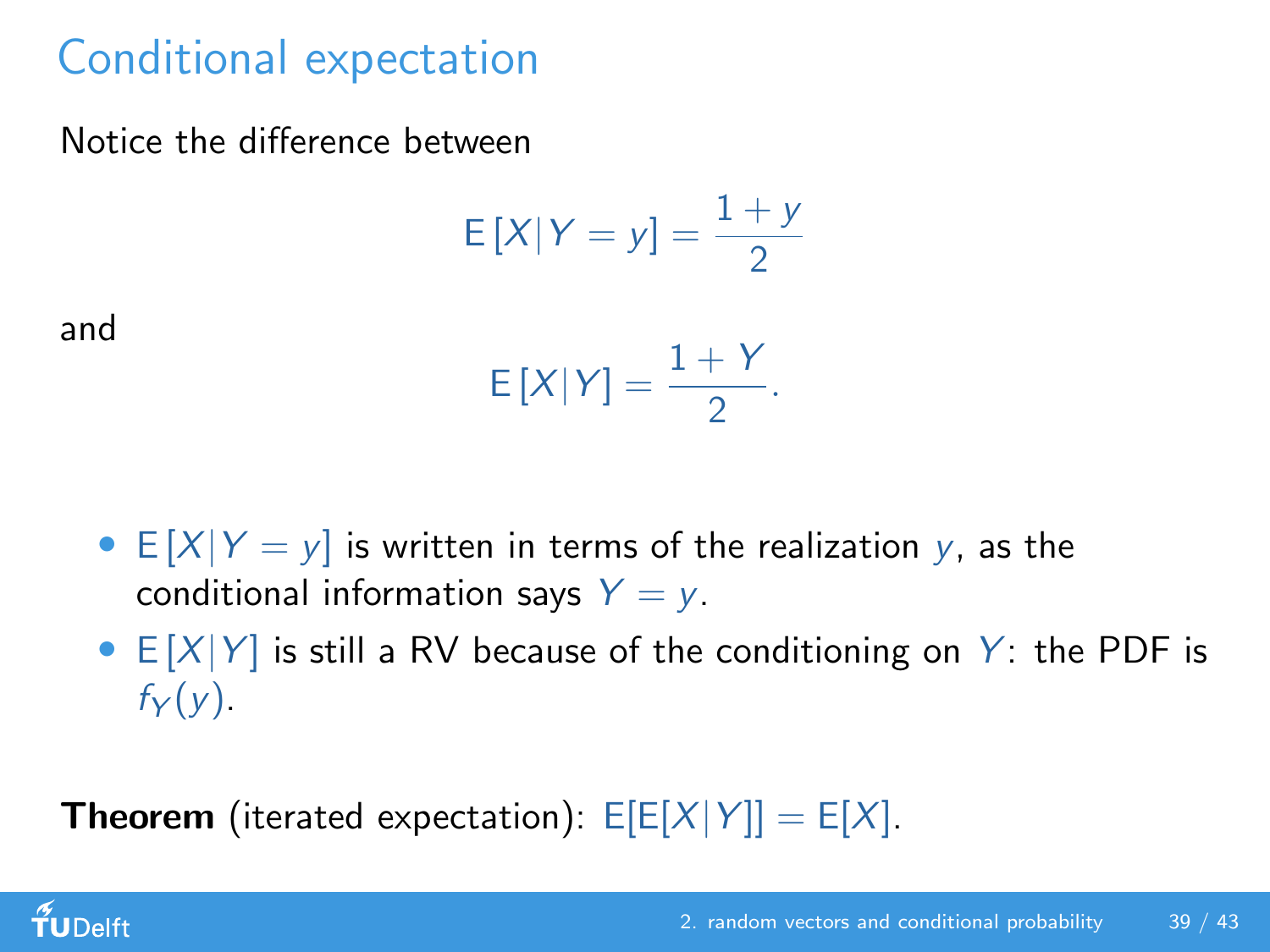### Example – iterated expectation

Using the previous example,

$$
E[X|Y] = \frac{1+Y}{2};
$$
  $f_Y(y) = 2(1-y),$   $0 \le y \le 1$ 

Iterated expectations gives

$$
E[X] = E[E[X|Y]] = \int_{-\infty}^{\infty} E[X|Y] f_Y(y) dy
$$
  
= 
$$
\int_{0}^{1} \frac{1+y}{2} 2(1-y) dy = \int_{0}^{1} (1-y^2) dy = \frac{2}{3}
$$

• Direct: with  $f_X(x) = 2x (0 \le x \le 1)$  $E[X] = \int_{-\infty}^{\infty}$ −∞  $x f_X(x) dx =$  $\int_0^1$ 0  $2x^2 dx = \frac{2}{3}$ 3

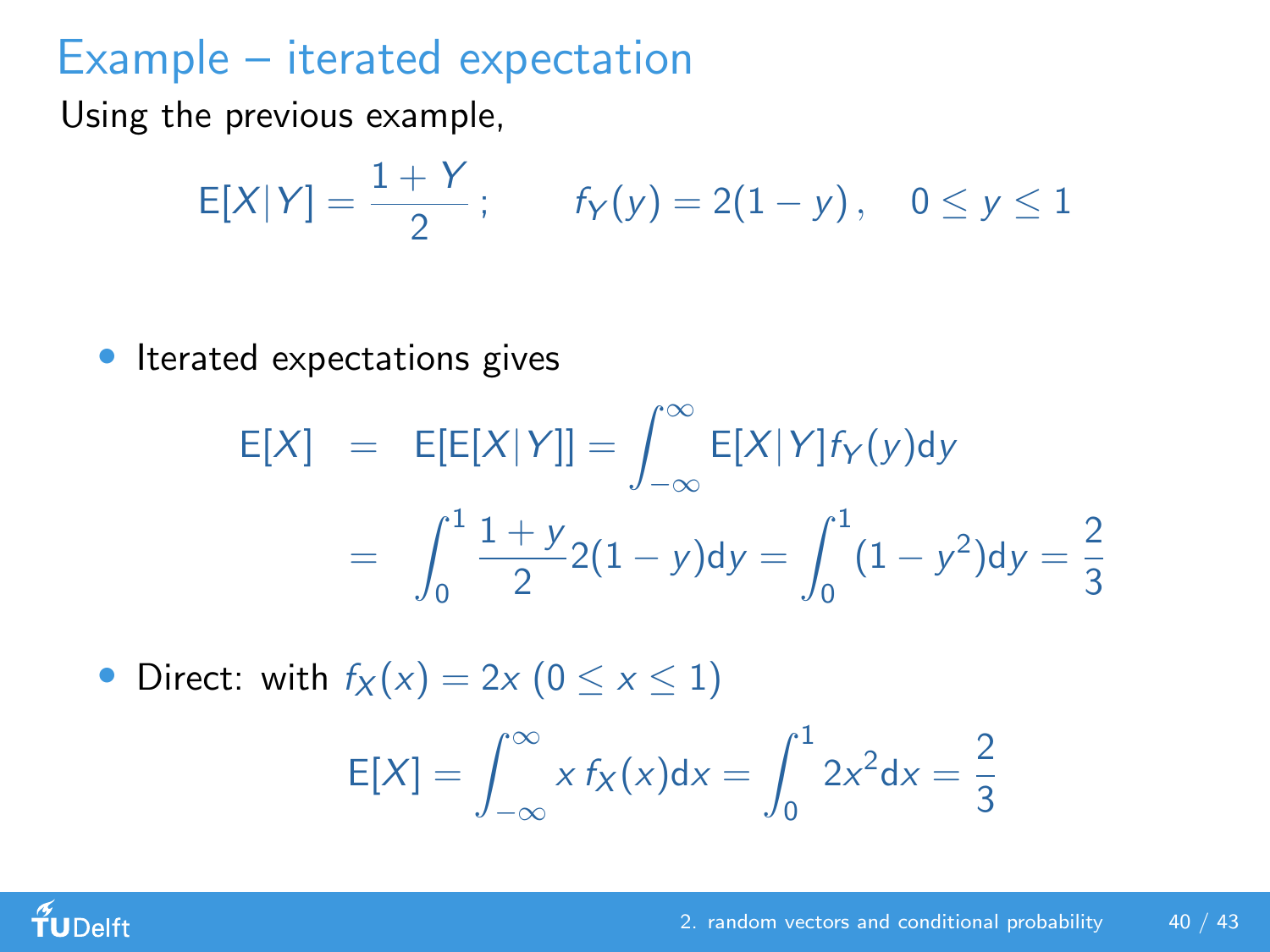#### Bivariate Gaussian

$$
f_{X,Y}(x,y) = \frac{\exp\left[-\frac{\left(\frac{x-\mu_X}{\sigma_X}\right)^2 - \frac{2\rho_{X,Y}(x-\mu_X)(y-\mu_Y)}{\sigma_X\sigma_Y} + \left(\frac{y-\mu_Y}{\sigma_Y}\right)^2}{2(1-\rho_{X,Y}^2)}\right]}{2\pi\sigma_X\sigma_Y\sqrt{1-\rho_{X,Y}^2}}
$$
  

$$
= \cdots \text{eq.}(5.69) \cdots = \frac{e^{-(x-\mu_X)^2/\sigma_X^2}}{\sigma_X\sqrt{2\pi}} \cdot \frac{e^{-(y-\tilde{\mu}_Y)^2/\tilde{\sigma}_Y^2}}{\sigma_Y\sqrt{2\pi}}
$$

with 
$$
\tilde{\mu}_Y = \mu_Y + \rho_{X,Y} \frac{\sigma_Y}{\sigma_X} (x - \mu_X), \quad \tilde{\sigma}_Y = \sigma_Y \sqrt{1 - \rho_{X,Y}^2}.
$$

Given  $X = x$ , the conditional probability model of Y is Gaussian, with  $E[Y|X = x] = \tilde{\mu}_Y$  and var $[Y|X = x] = \tilde{\sigma}_Y$ .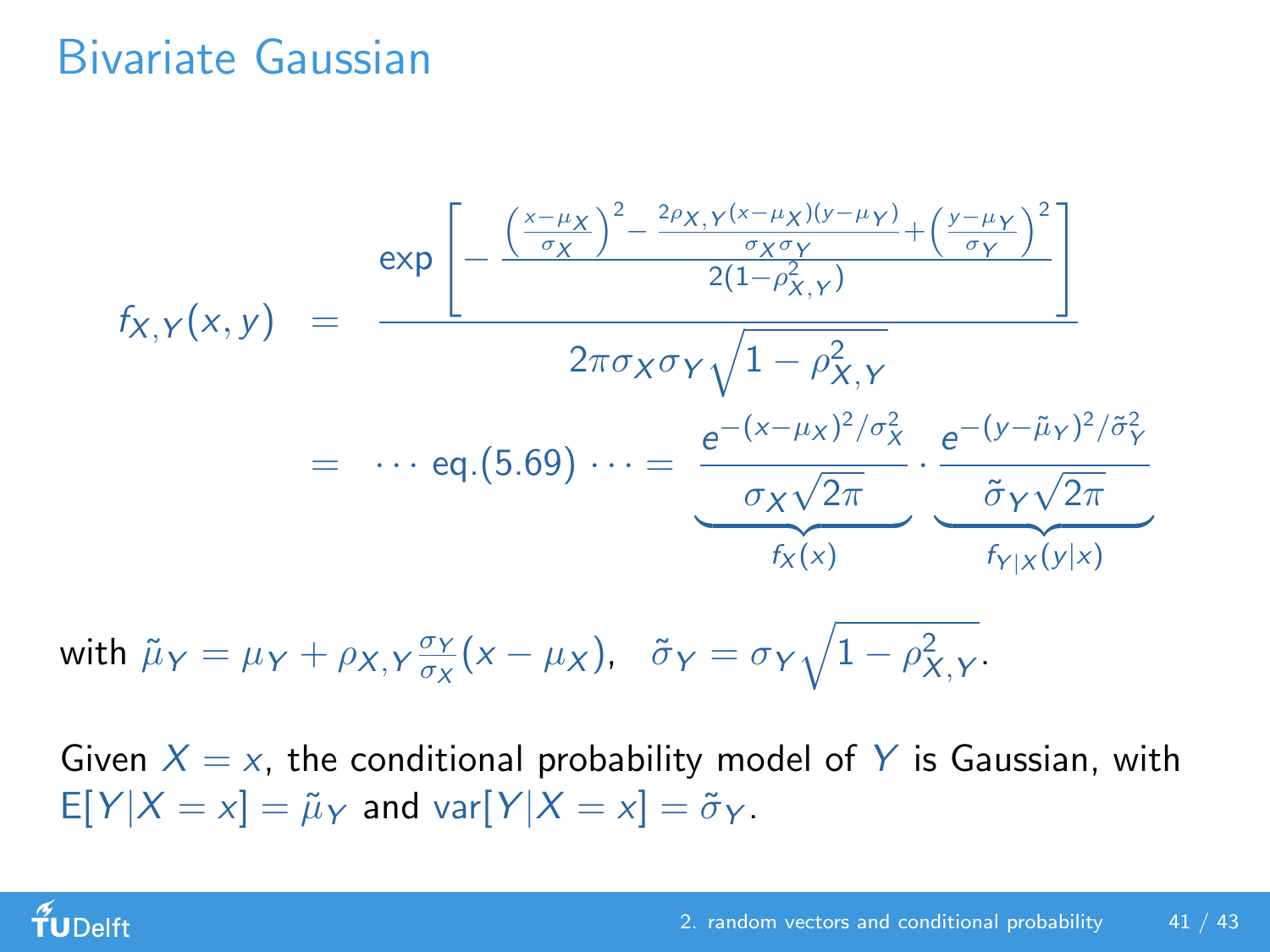## Exercise 7.6.2

X and Y are jointly Gaussian random variables with  $E[X] = E[Y] = 0$ and var $[X]$  = var $[Y]$  = 1. Furthermore,  $E[Y|X] = X/2$ . Find  $f_X$   $\gamma$   $(x, y)$ .

From the problem statement, we learn that

$$
\mu_X = \mu_Y = 0, \qquad \sigma_X^2 = \sigma_Y^2 = 1.
$$

From Theorem 7.16, the conditional expectation of  $Y$  given  $X$  is

$$
E[Y|X] = \tilde{\mu}_Y(X) = \mu_Y + \rho \frac{\sigma_Y}{\sigma_X}(X - \mu_X) = \rho X
$$

In the problem statement, we learn that  $E[Y|X] = X/2$ . Hence  $\rho = 1/2$ . From the expression of the PDF of a bivariate Gaussian, the joint PDF is

$$
f_{X,Y}(x,y) = \frac{1}{\sqrt{3\pi^2}}e^{-2(x^2-xy+y^2)/3}.
$$